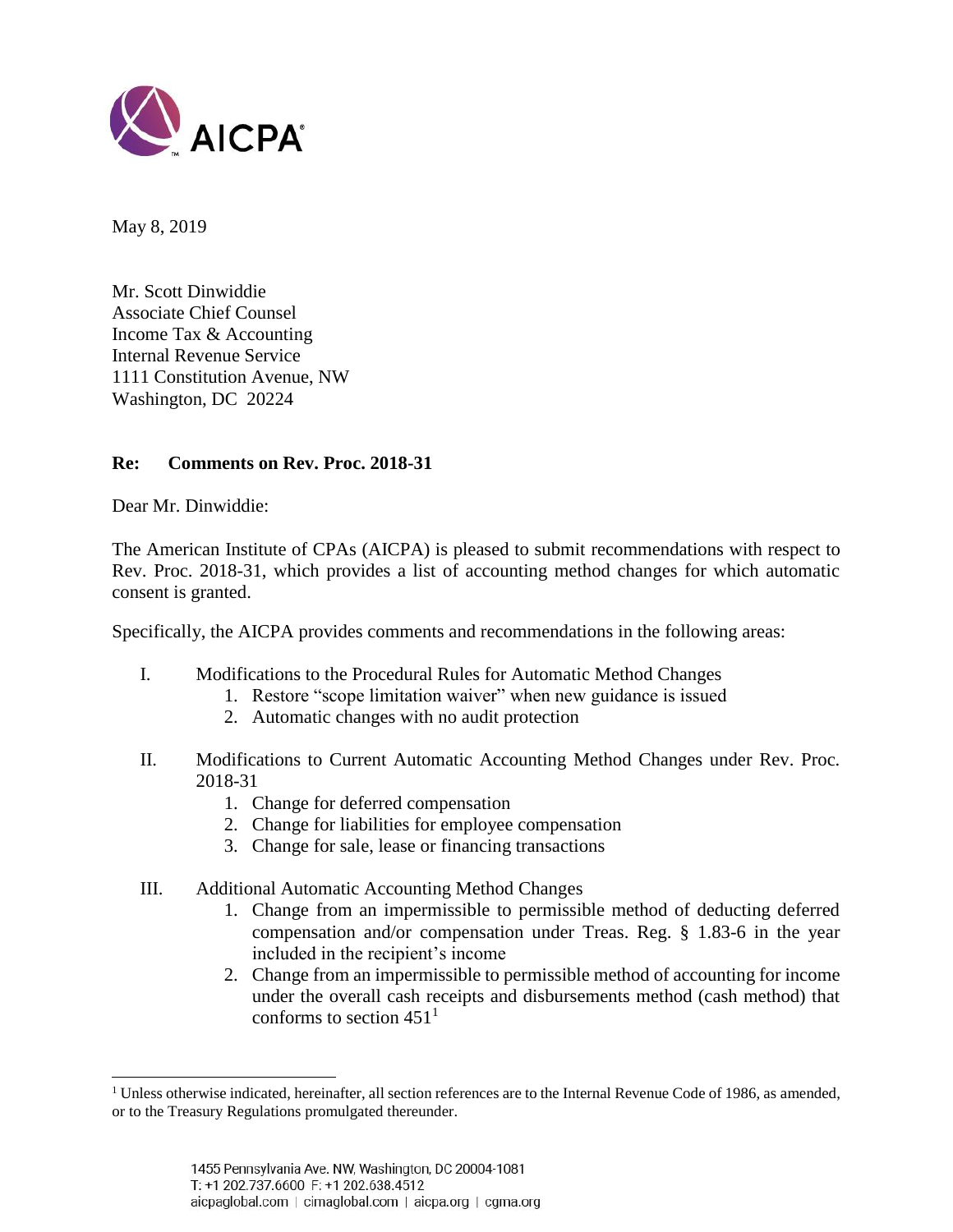- 3. Change from an impermissible to permissible method for recognizing income from tenant allowances
- 4. Change from an impermissible to permissible method of accounting for liabilities under the overall cash method that conforms to section 461
- 5. Change from an impermissible to permissible method of accounting for liabilities under an overall accrual method that conforms to section 461
- 6. Change to the recurring item exception method for liabilities incurred under an overall accrual method of accounting
- 7. Change from one internal index method to another internal index method or from the inventory price index computation (IPIC) method to an internal index method for dollar-value last-in, first-out (LIFO) inventory

These recommendations include, but are not limited to, the following issues:

- Provide audit protection for taxpayers under exam when new guidance is issued;
- Include audit protection for any method change afforded automatic consent;
- Add commissions to the type of compensation eligible for the automatic consent procedures for deferred compensation, including adding automatic consent for a fiscal year taxpayer changing its method to comply with Treas. Reg. § 1.83-6;
- Provide cash method taxpayers with automatic consent to change from impermissible income or expense recognition methods to permissible methods;
- Provide automatic consent for method changes to comply with section  $451(c)$ ;
- Provide automatic consent for an accrual method taxpayer to change from impermissible to permissible methods of applying the all-events test and economic performance for liabilities;
- Include automatic consent for a change to properly apply the recurring item exception for eligible liabilities; and
- Permit taxpayers to change from an impermissible to permissible method of accounting for recognizing income from tenant improvement allowances.

These comments were developed by the AICPA Revenue Procedure 2018-31 Working Group under the AICPA Tax Methods and Periods Technical Resource Panel and approved by the AICPA Tax Executive Committee.

The AICPA is the world's largest member association representing the accounting profession with more than 431,000 members in 137 countries and a history of serving the public interest since 1887. Our members advise clients on federal, state and international tax matters and prepare income and other tax returns for millions of Americans. Our members provide services to individuals, not-for-profit organizations, small and medium-sized businesses, as well as America's largest businesses.

\* \* \* \* \*

We appreciate your consideration of our recommendations and welcome the opportunity to further discuss our comments. If you have any questions, please contact Jennifer Kennedy, Chair, AICPA Tax Methods and Periods Technical Resource Panel, at (415) 498-5952, or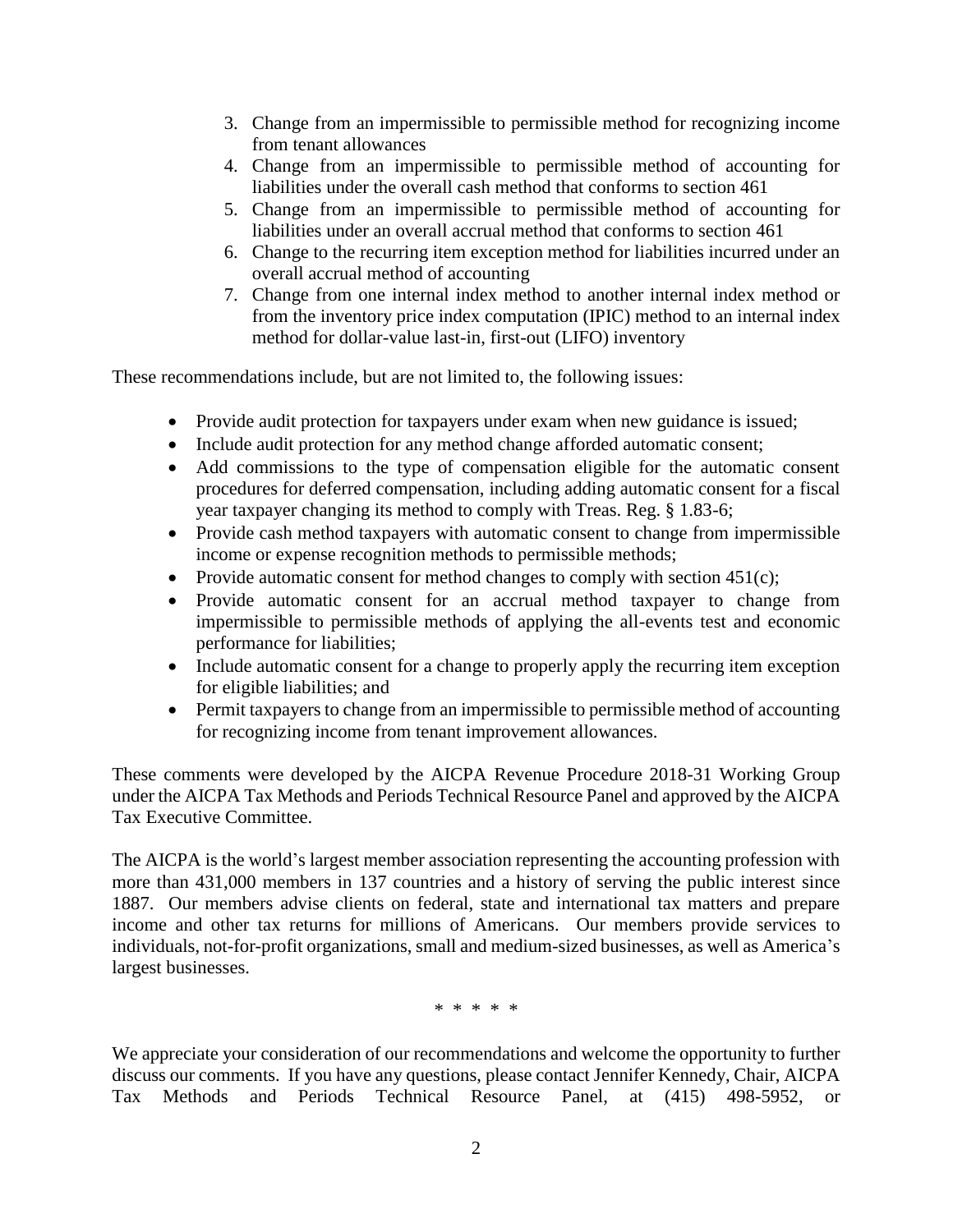[jennifer.kennedy@pwc.com;](mailto:jennifer.kennedy@pwc.com) or Elizabeth Young, Senior Manager - AICPA Tax Policy & Advocacy, at (202) 434-9247, or [elizabeth.young@aicpa-cima.com](mailto:elizabeth.young@aicpa-cima.com) or me at (408) 924-3508 or [annette.nellen@sjsu.edu.](mailto:annette.nellen@sjsu.edu)

Sincerely,

GMella

Annette Nellen, CPA, CGMA, Esq. Chair, AICPA Tax Executive Committee

cc: Mr. John Moriarty, Deputy Associate Chief Counsel, Income Tax & Accounting, Internal Revenue Service Ms. Ellen Martin, Tax Policy Advisor, Office of Tax Legislative Counsel, Department of the Treasury Ms. Wendy Friese, Tax Policy Advisor, Office of Tax Legislative Counsel, Department of the Treasury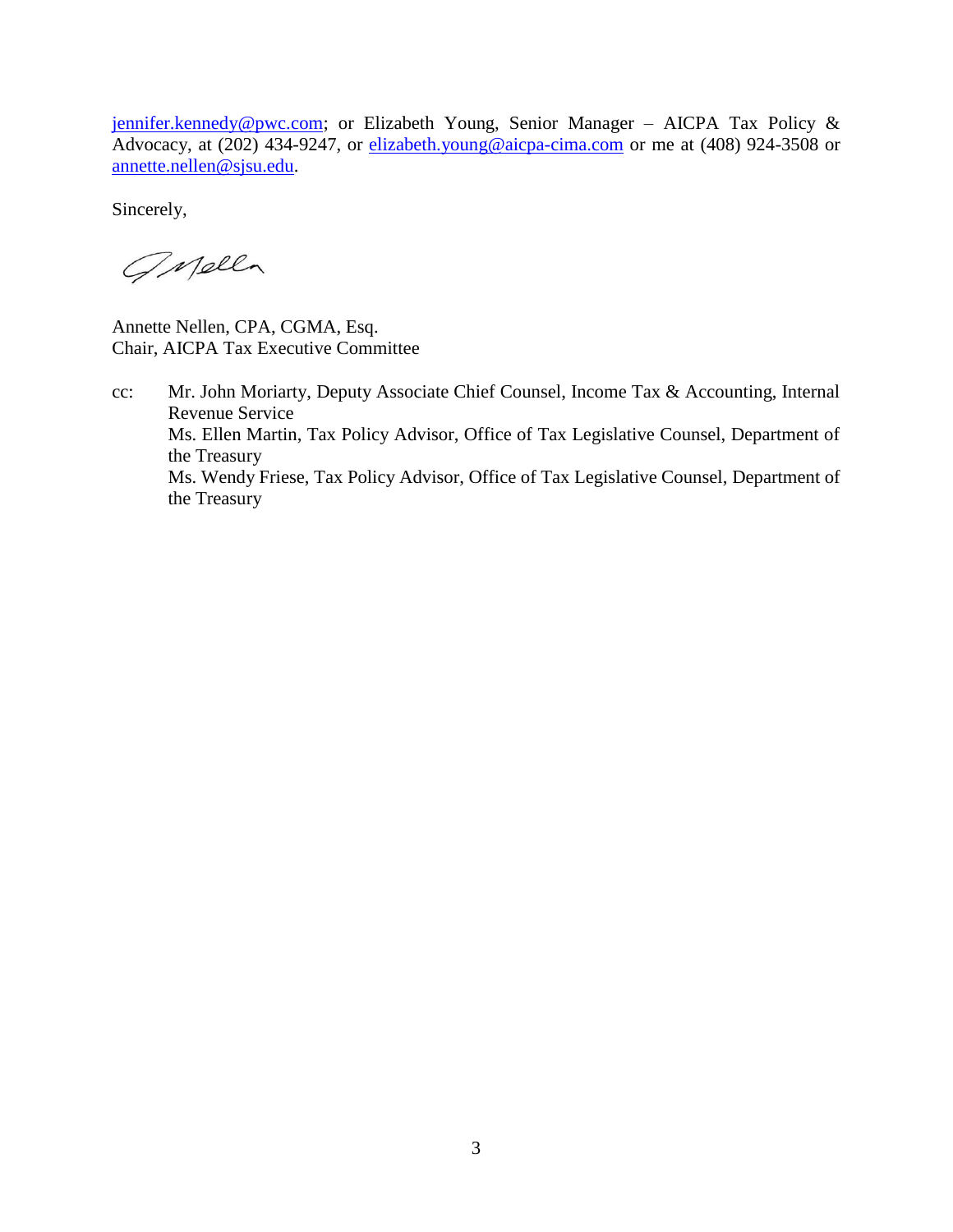### **AMERICAN INSTITUTE OF CPAs**

#### **Revenue Procedure 2018-31**

# **BACKGROUND**

Section 446(e) and the regulations thereunder require that a taxpayer who changes its method of accounting on the basis of which the taxpayer regularly computes income in keeping its books must, before computing taxable income under the new method, secure the consent of the Commissioner of the Internal Revenue Service (the "Commissioner"). Generally, a taxpayer must file a Form 3115, *Application for Change in Accounting Method*, to secure the Commissioner's consent to change a method of accounting.<sup>2</sup> For certain automatic accounting method changes prescribed in Rev. Proc. 2018-31, a taxpayer complying with all the applicable provisions of Rev. Proc. 2015-13 and Rev. Proc. 2018-31 has obtained the consent of the Commissioner to change its method of accounting under section  $446(e)$  and the regulations thereunder.<sup>3</sup> To obtain the consent of the Commissioner for non-automatic method changes that are not eligible for automatic consent, a taxpayer must follow the rules outlined in Rev. Proc. 2015-13.

The AICPA previously provided comments on the accounting method change procedures under Rev. Proc. 2015-13 to the Internal Revenue Service (IRS) and the Department of the Treasury (Treasury) in a letter dated November 14, 2016.<sup>4</sup> As a follow-up to our previous letter, the AICPA appreciates the opportunity to provide additional comments on suggested accounting method changes and modifications to current changes in Rev. Proc. 2018-31. The AICPA is also providing comments on some key issues with respect to automatic accounting method changes that we believe may require clarification or modifications. These proposed changes and modifications will assist the IRS and Treasury in achieving their goals of encouraging prompt voluntary compliance with proper tax accounting method principles and promoting the public interest.

## **SPECIFIC COMMENTS**

## **I. Modifications to the Procedural Rules for Automatic Accounting Method Changes**

## **1. Restore "scope limitation waiver" when new guidance is issued**

#### Overview:

 $\overline{\phantom{a}}$ 

The IRS has a long-standing practice of waiving the scope restrictions (now known as the eligibility requirements) to file automatic consent accounting method changes while providing audit protection for taxpayers under examination when adopting new guidance or new safe harbors.

<sup>&</sup>lt;sup>2</sup> Treasury Reg. § 1.446-1(e)(3)(i). The Commissioner may prescribe administrative procedures for a taxpayer to change its method not withstanding paragraph (e)(3)(i) of this provision.

<sup>3</sup> Revenue Procedure 2015-13, section 9.

<sup>4</sup> See [http://www.aicpa.org/Advocacy/Tax/DownloadableDocuments/AICPA-Comment-Letter-on-Rev-Proc-2015-](http://www.aicpa.org/Advocacy/Tax/DownloadableDocuments/AICPA-Comment-Letter-on-Rev-Proc-2015-13-11-14-16.pdf)  $13-11-14-16.pdf.$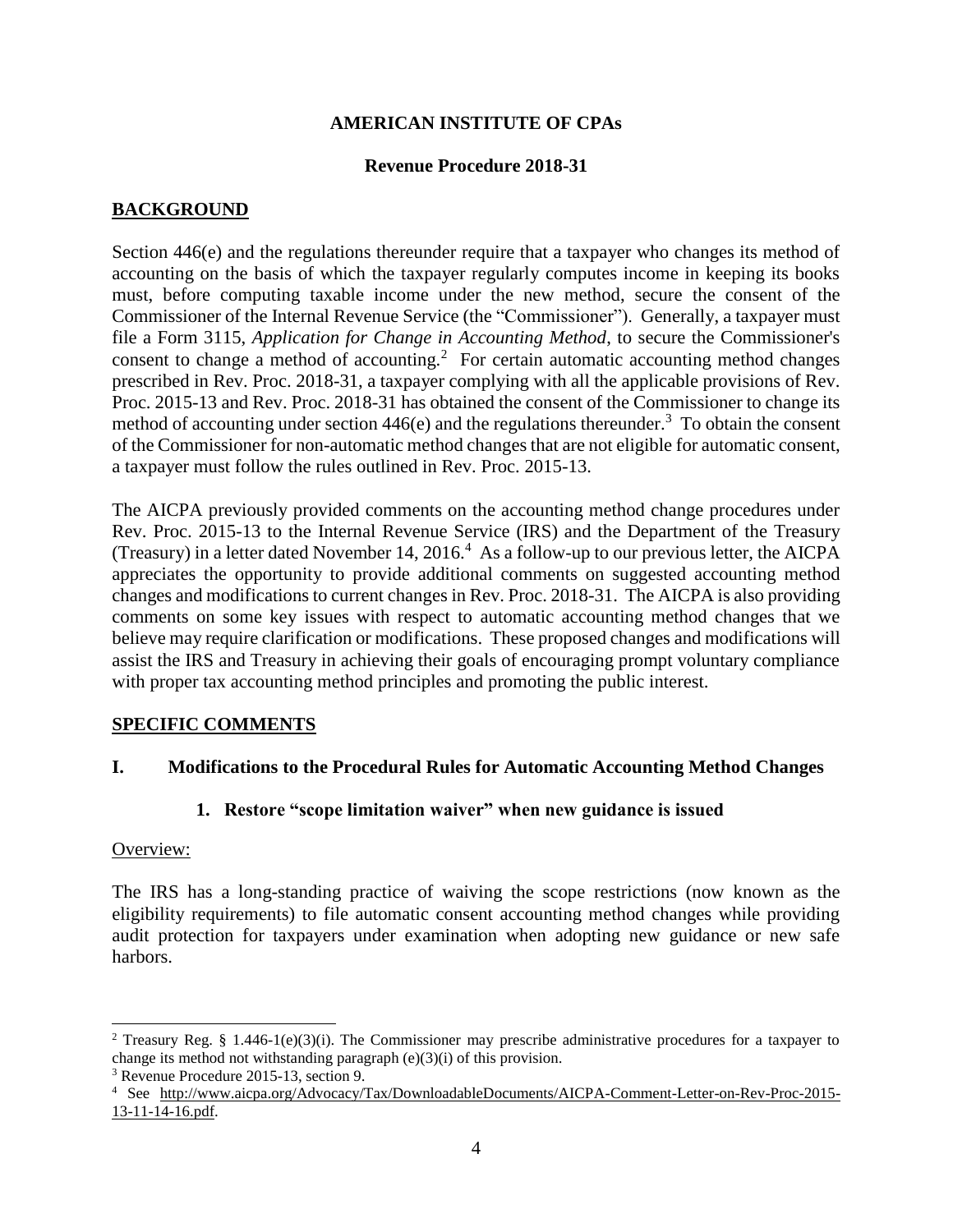#### **Recommendation**

The AICPA recommends that guidance providing new safe harbors or new accounting method changes provide an exception to the no-audit protection (and two-year spread of a positive section 481(a) adjustment) for taxpayers under examination for a limited period of time to grant audit protection under section 8.01 of Rev. Proc. 2015-13 in these circumstances. The provision could begin when the new guidance is incorporated into Rev. Proc. 2018-31, or its successors.

#### Analysis

The AICPA applauds the IRS's approach under Rev. Proc. 2015-13 for expanding the opportunities to file automatic consent method change applications when taxpayers are under examination. However, the AICPA is concerned that when the IRS incorporates new accounting method changes under Rev. Proc. 2018-31 or its successors, the IRS has inadvertently omitted allowing audit protection for a limited time when adopting the new guidance. It appears that the separation of the audit protection provision from the eligibility provisions in Rev. Proc. 2015-13 may result in failure to grant audit protection for a limited time for new guidance. The approach in Rev. Proc. 2015-13 separates the eligibility requirement provisions (section 5) from the audit protection provisions (section 8).

When the IRS issues new guidance, it is in the interest of sound tax administration that taxpayers are afforded an opportunity to comply with the new guidance with audit protection for prior years, even if the section 481(a) adjustment is positive. To the extent the IRS does not provide audit protection, even for a limited time, it discourages taxpayers under examination from complying with new guidance for fear an examining agent may adjust an earlier year, resulting in interest and penalties.

Part of this concern is illustrated with the automatic change to adopt the tangible property regulations under Rev. Proc. 2017-30, a predecessor to Rev. Proc. 2018-31. Although the automatic change in section 11.08 of Rev. Proc. 2017-30 waived certain eligibility requirements for changes filed for tax years beginning before January 1, 2017 (e.g., the final year of a trade or business and a change for the same item in five taxable years), the new guidance did not provide audit protection for taxpayers under examination unless they qualified for another exception to obtain audit protection, such as filing in a three-month window. In contrast, in Rev. Proc. 2011- 14 (as amended), the IRS waived all scope restrictions, which allowed all taxpayers under exam to file Form 3115 and obtain favorable terms and conditions, including audit protection. The omission of audit protection in Rev. Proc. 2017-30 for taxpayers under examination (unless they qualified for another exception) caused many taxpayers to rely on the transition period to continue to file method change applications for the tangible property regulations under the prior guidance simply to obtain audit protection.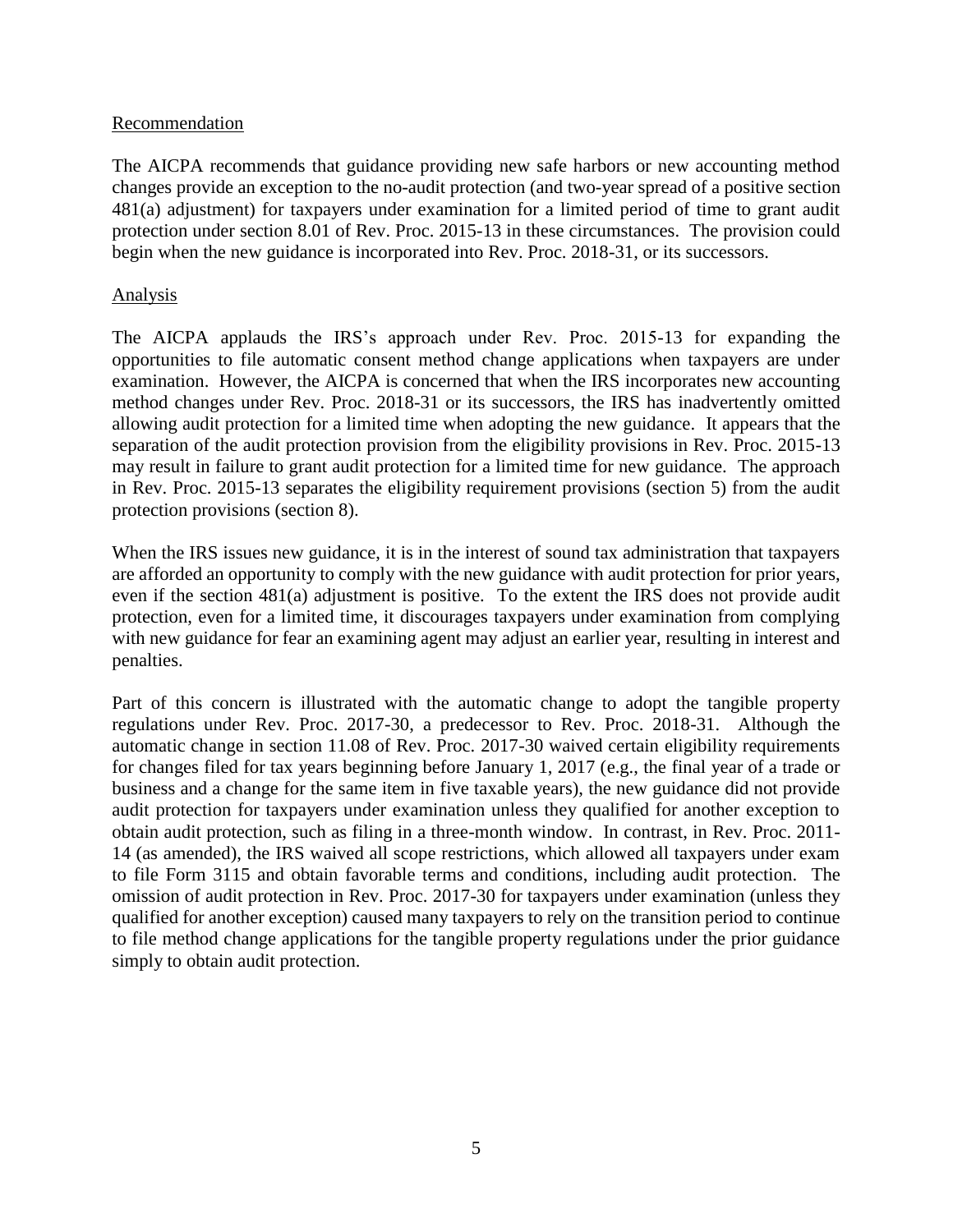## **2. Automatic changes with no audit protection**

# **Overview**

While not a new development, Rev. Proc. 2018-31 continues the policy in prior revenue procedures of denying audit protection for certain types of accounting method changes, regardless of whether the taxpayer is under examination or within a window period at the time of filing of the Form 3115.

## Recommendations

The AICPA recommends that the IRS modify Rev. Proc. 2018-31 (or its successor) to eliminate the restriction against audit protection related to accounting method changes where audit protection is either denied or limited as follows:

- Certain types of accounting method changes that are implemented using a cut-off transition method;
- Accounting method changes where a cut-off transition approach applies, and only partial audit protection is granted; and
- Accounting method changes where audit protection is limited, but the change requires a section 481(a) adjustment.

The AICPA understands the reasons for restrictions on audit protection if a taxpayer is under IRS examination and does not meet an exception and is not recommending a change in such cases, other than in situations involving the issuance of new guidance (as described above); however, the AICPA believes that where a taxpayer otherwise is eligible for audit protection, such protection should not be denied.

## Analysis

The IRS has a long-standing policy to monitor the propriety of the accounting methods employed by taxpayers by means of a "carrot-and-stick" approach. The AICPA believes this policy is counter-productive to the long-standing practice of providing incentives to encourage taxpayers to voluntarily request permission to correct improper methods of accounting. Under this approach, taxpayers generally receive more favorable treatment if they voluntarily correct an improper method of accounting than if the correction is imposed on the taxpayer by the IRS as part of an IRS examination of the taxpayer. Three of the primary components to this approach are (1) prospective application of the method change; (2) favorable spread period for an unfavorable section 481(a) adjustment; and (3) audit protection.

A taxpayer voluntarily requesting permission to correct an improper method of accounting is entitled to treat the taxable year for which the Form 3115 is filed as the year of change. In contrast, if a taxpayer is required to correct an improper method of accounting by the IRS in the course of an IRS examination, the year of change is possibly the earliest taxable year of the taxpayer that is open at the time of the adjustment. This difference in treatment affects whether the taxpayer is subject to interest and penalties with respect to the adjustment.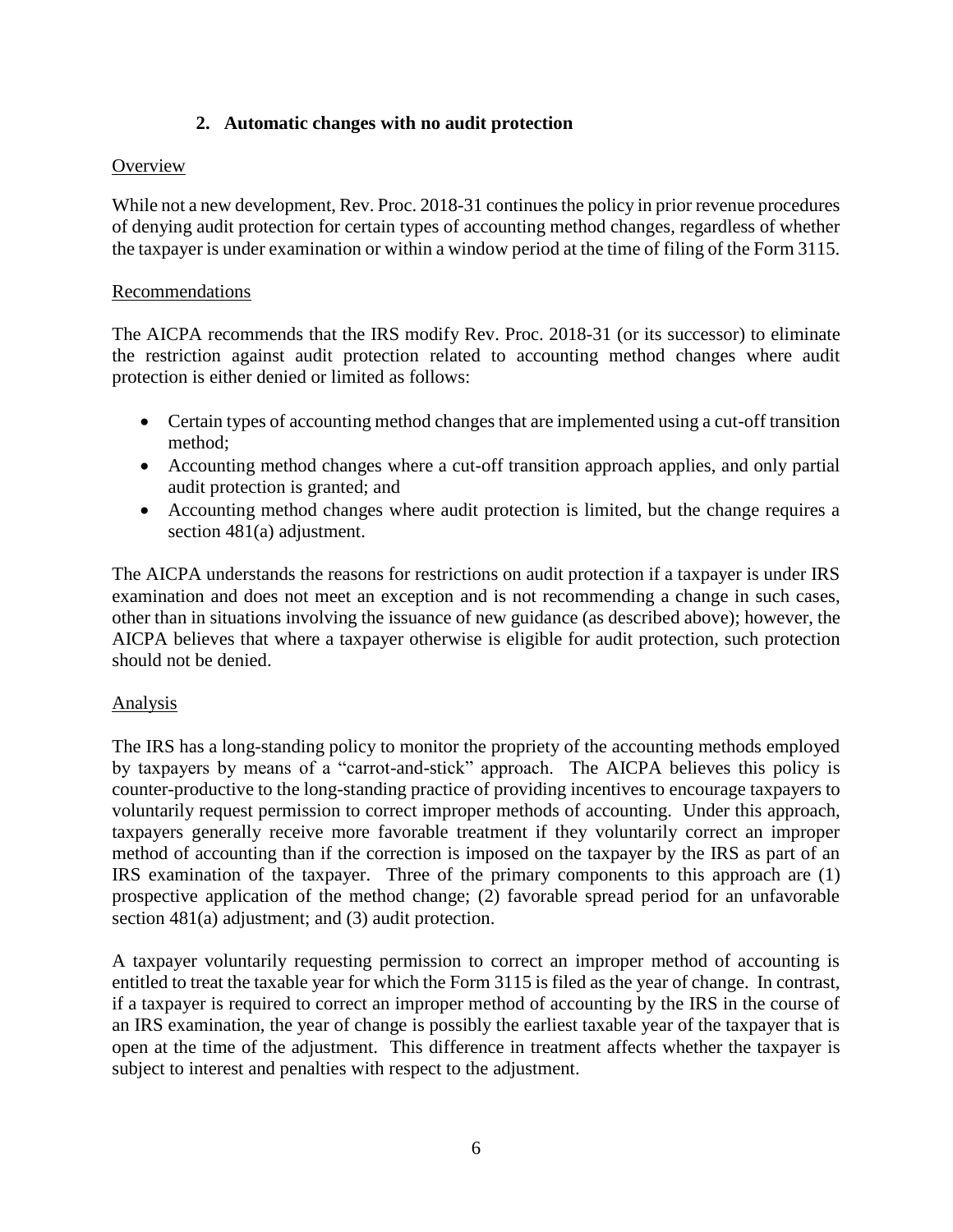A taxpayer voluntarily requesting permission to correct an impermissible method of accounting receives a four-year spread of a positive section 481(a) adjustment resulting from the accounting method change, unless the taxpayer is under examination at the time that the Form 3115 is filed and the taxpayer is not within any of the exceptions set forth in Rev. Proc. 2015-13, in which case the spread period is two years. Alternatively, for certain types of accounting method changes, the taxpayer is entitled to a cut-off transition approach. In contrast, if a taxpayer is required to correct an improper method of accounting by the IRS in the course of an examination, the taxpayer is required to include the entire section 481(a) adjustment in taxable income in a single taxable year, normally the earliest open taxable year at the time of the examination. This approach applies even if the taxpayer is otherwise eligible for a cut-off transition approach.

A taxpayer voluntarily requesting permission to correct an improper method of accounting is entitled to audit protection with respect to the accounting method that is the subject of the Form 3115. As a result, the IRS may not on examination of the taxpayer require the taxpayer to change the same accounting method for an earlier taxable year than the taxable year for which the Form 3115 is filed. In contrast, if a taxpayer is required to correct an improper method of accounting by the IRS in the course of an examination, the taxpayer does not receive any type of audit protection and, as noted above, the taxpayer is subject to adjustment for the earliest taxable year of the taxpayer that is open at the time of the adjustment.

Under Rev. Proc. 2018-31, as well as in earlier automatic consent procedural guidance, taxpayers are denied audit protection in the case of several types of accounting method changes, regardless of whether the taxpayer is under examination by the IRS or is covered by an exception.

Such changes included in Rev. Proc. 2018-31 consist primarily of certain types of accounting method changes that are implemented using a cut-off transition method, and are: (1) section 6.03 – sale, lease or financing transactions; (2) section 6.08 – certain tenant construction allowances; (3) section 7.01 – research and experimental expenditures;<sup>5</sup> (4) section 16.11 – advance payments change in applicable financial statement (AFS); and (5) section 30.01 – de minimis original issue discount (OID).

There are also several types of accounting method changes where a cut-off transition approach applies, and only partial audit protection is granted. These method changes include: (1) section 5.01 – revocation of section 171(c) election; (2) section 23.04 – used vehicle alternative LIFO; (3) section 23.06 – change to IPIC; (4) section 24.02 – mark-to-market under section 475 to realization method; and (5) section 31.01 – revocation of section 1278(b) election.

Finally, there are several types of accounting method changes where audit protection is limited, but the change requires a section 481(a) adjustment. Method changes falling into this category include: (1) section 16.06 – credit card late fees; (2) section 16.08 – credit card cash advance fees; (3) section 21.01 – change from an improper method of inclusion of rental income or expense to inclusion in accordance with the rental agreement (section 467); and (4) section 26.03 – change in qualification as life/non-life insurance company (section 816(a)).

 $\overline{\phantom{a}}$ 

<sup>&</sup>lt;sup>5</sup> See <https://www.aicpa.org/Advocacy/Tax/DownloadableDocuments/AICPA-Section-174-Letter-Final.pdf> for AICPA comments to the IRS and Treasury in a letter dated June 8, 2015.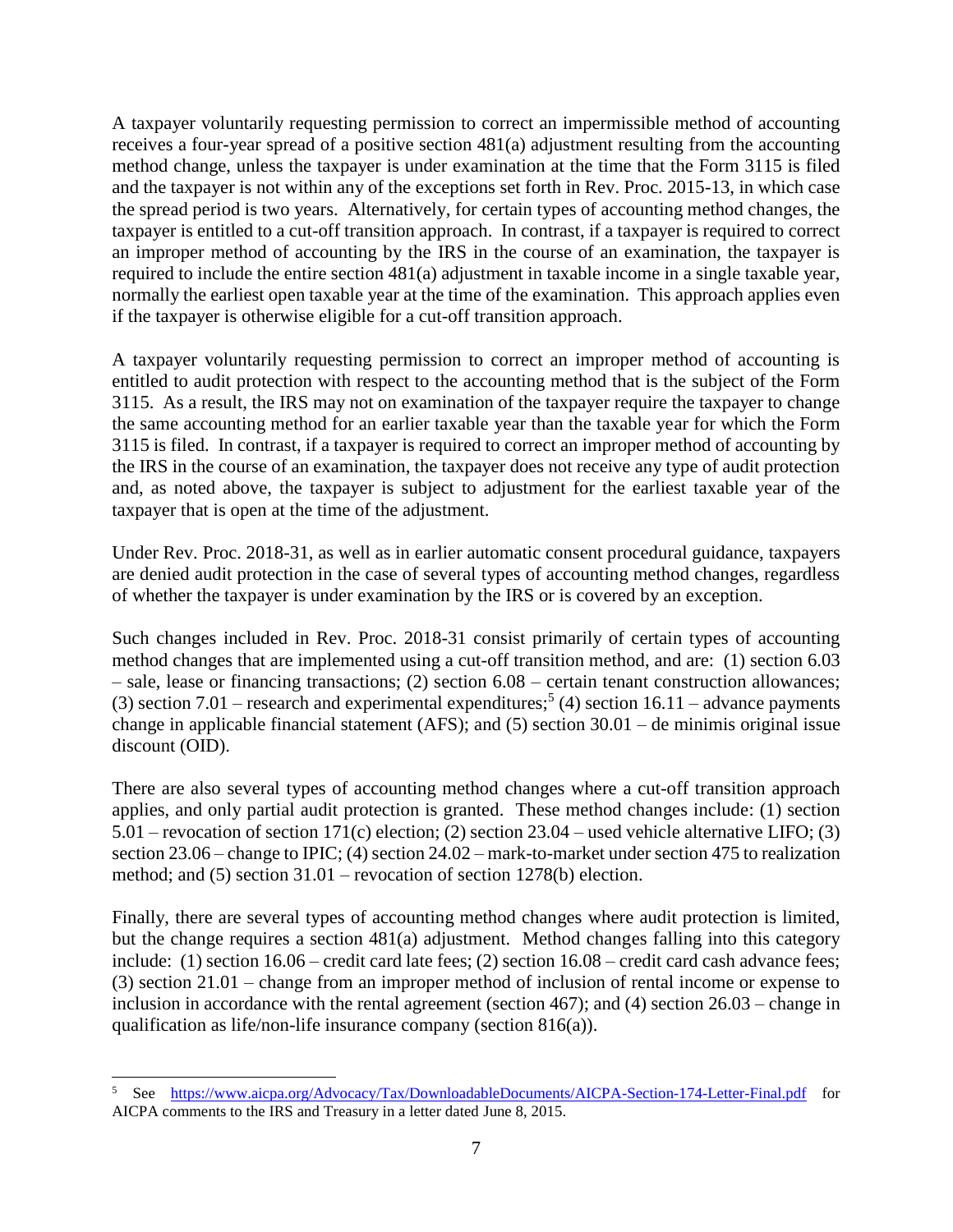The AICPA is concerned that the foregoing accounting method changes have been singled out for more harsh treatment than other types of accounting method changes. The accounting methods at issue are no more egregious than other types of accounting methods for which audit protection is granted. Moreover, the nature of the transition approach is irrelevant in assessing the need for audit protection.

If a taxpayer initiates an accounting method change through a voluntary Form 3115 filing, the taxpayer would disclose to the IRS that its prior accounting method was improper and could have been adjusted by the IRS had the use of such method been detected on examination. This risk is amplified because the taxpayer must provide a copy of the Form 3115 to the examining agent. In such circumstances, the taxpayer is inviting an adjustment by an IRS examination team, if the taxpayer does not receive audit protection as a result of a voluntary filing of an accounting method change request. Denying audit protection in the case where a cut-off transition approach is adopted because of a change in law is understandable; however, the accounting method changes for which audit protection currently is denied do not fall into that category.

Denying audit protection to taxpayers in any case where there is a voluntary filing of an accounting method change (outside of the restrictions when a taxpayer is under examination) is counterproductive to the IRS's stated goal of encouraging voluntary compliance. Taxpayers will have little incentive to voluntarily correct their improper methods of accounting and compliance is undermined. In most cases, the taxpayer's method has been used for many prior years and has withstood numerous audits without detection or adjustment and the taxpayer will not voluntarily change the method without audit protection. Alternatively, some taxpayers may make method changes without consent to avoid risk of detection. As a result, the "carrot-and-stick" approach to induce voluntary compliance is frustrated.

The AICPA is aware that specific technical issues or situations can exist in which taxpayers on either side of a transaction take inconsistent positions; however, the IRS could provide audit protection and condition it upon representation that the taxpayer is not aware of the other party's treatment and the present method was not established as part of a plan to defer federal income taxes. The AICPA understands the reasons for overall restrictions on audit protection if a taxpayer is under IRS examination and does not meet an exception. However, these comments are meant to address situations where audit protection is denied based on the nature of the accounting method change.

## **II. Modifications to Current Automatic Accounting Method Changes under Rev. Proc. 2018-31**

# **1. Change for deferred compensation**

## **Overview**

Section  $404(a)(5)$  permits an employer to deduct a liability for compensation paid or accrued on account of any employee under a plan deferring the receipt of such compensation in the taxable year in which the compensation is includible in the gross income of an employee participating in the plan. Section 404(d) similarly provides that deferred compensation paid to independent contractors is deductible in the year in which the compensation is includable in the gross income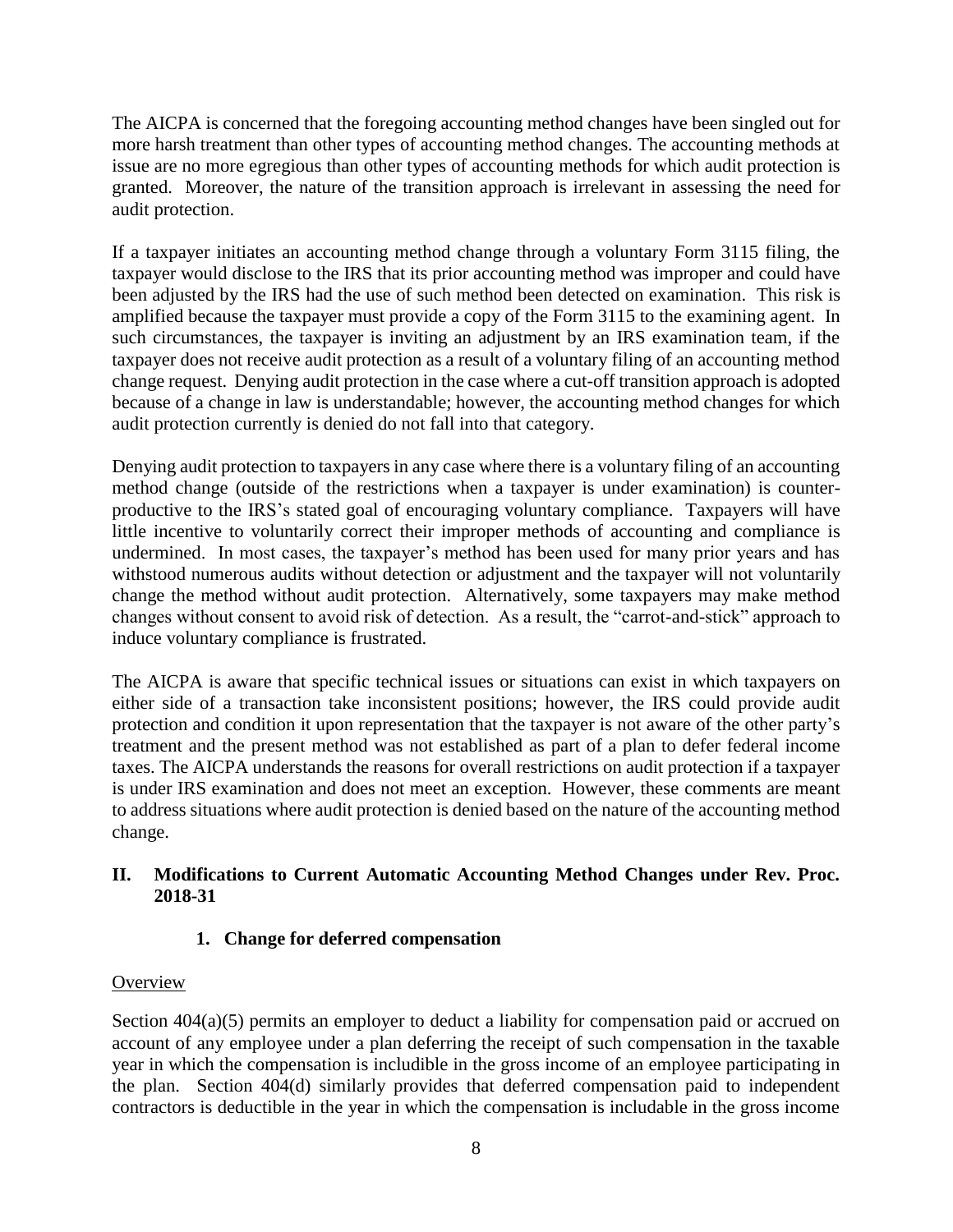of the person participating in the plan. In Rev. Rul. 88-68, 1988-2 C.B. 117, the IRS ruled that compensation paid to an independent contractor after 2.5 months after the end of the taxable year in which the related services were provided is deferred compensation subject to section 404 and is deductible in the year in which the compensation is includable in the gross income of the independent contractor.

Section 14.01(1)(a)(i) and (ii) of Rev. Proc. 2018-31 permit an automatic accounting method change for bonuses and vacation pay. Specifically, an employer can make a change to deduct bonuses or vacation pay (or treat them as capitalizable if the employer is subject to capitalization under section 263A) "in the taxable year of the employer in which or with which ends the taxable year of the employee in which the bonus" or vacation pay are includible in the employee's gross income. The change is permitted if, by the end of the taxable year, all the events have occurred that establish the fact of the liability to pay a bonus or vacation pay. In addition, the amount of the liability is determinable with reasonable accuracy, and the bonuses or vacation pay are otherwise deductible, but are received by the employee after the  $15<sup>th</sup>$  day of the  $3<sup>rd</sup>$  calendar month after the end of that taxable year.

### Recommendation

The AICPA requests that the IRS modify the automatic accounting method change under section 14.01(1)(a)(i) of Rev. Proc. 2018-31 (deferred compensation) to include sick pay, severance pay, commissions, and non-qualified deferred compensation to both employees and independent contractors within the scope of the automatic change.

#### Analysis

Modifying automatic changes under section  $14.01(1)(a)(i)$  of Rev. Proc. 2018-31 to also include sick pay, severance pay, commissions, and non-qualified deferred compensation and expanding to apply to amounts paid to independent contractors will allow taxpayers to expeditiously comply with the requirements of section  $404(a)(5)$  and permit a broader scope of this automatic change for taxpayers. An automatic change to permit a taxpayer to comply with the requirements of sections  $404(a)(5)$  and (d) for bonuses, vacation pay, sick pay, severance pay, commissions and nonqualified deferred compensation generally is non-controversial and will further encourage compliance with proper tax accounting methods, and conserve taxpayer, IRS exam and IRS national office resources.

## **2. Change for liabilities for employee compensation**

#### **Overview**

Treasury Reg. § 1.461-1(a)(2)(i) states that under an accrual method of accounting, a liability is incurred and generally taken into account for federal income tax purposes in the taxable year in which all the events have occurred that establish the fact of the liability, the amount of the liability can be determined with reasonable accuracy, and economic performance has occurred with respect to the liability. Treasury Reg. § 1.404(b)-1T, A2(b)(1) states that a plan, or method or arrangement, shall be presumed to be one deferring the receipt of compensation for more than a brief period of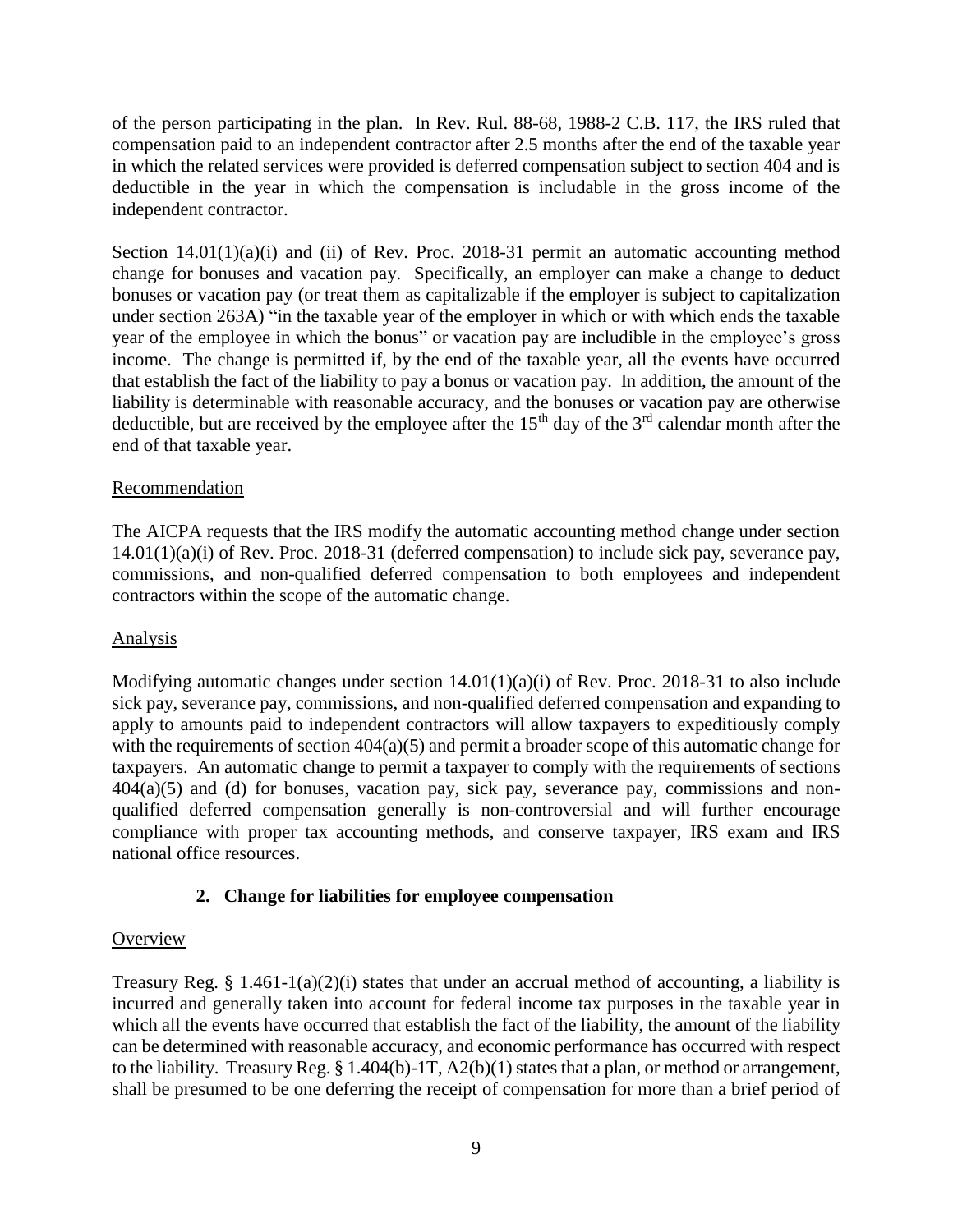time after the end of an employer's taxable year to the extent that compensation is received after the 15<sup>th</sup> day of the third calendar month after the end of the employer's taxable year in which the related services are rendered ("the 2½ month period"). In Rev. Rul. 88-68, the IRS ruled that compensation paid to an independent contractor after 2.5 months after the end of the taxable year in which the related services were provided is deferred compensation subject to section 404 and is deductible in the year in which the compensation is includable in the gross income of the independent contractor.

Section 20.01(3) permits an automatic accounting method change for vacation pay, sick pay, and severance pay as incurred in the taxable year in which all events have occurred that establish the fact of the liability and the liability can be determined with reasonable accuracy. Under both sections 20.01(2) and (3), a taxpayer may change its method of accounting to:

- Treat the applicable compensation liability as incurred in the taxable year in which the related services are provided if all the events that establish the fact of the liability to pay the compensation have occurred by the end of the taxable year in which the related services are provided (and, in the case of vacation, sick, or severance pay the compensation vests in the taxable year the services are provided), and the compensation is received by the employee no later than the  $15<sup>th</sup>$  day of the third calendar month after the end of the table year in which the related services are provided; or
- Treat the applicable compensation liability as incurred in the subsequent taxable year if all the events that establish the fact of the liability to pay the compensation occur in the taxable year subsequent to the taxable year in which the related services are provided.

## Recommendation

The AICPA requests that the IRS modify the automatic accounting method change under sections 20.01(2) and (3) of Rev. Proc. 2018-31 (employee bonuses, vacation pay, sick pay, severance pay) to include commissions, as well as amounts paid to independent contractors, within the scope of the automatic change.

# Analysis

Modifying the automatic change under section 20.01(2) of Rev. Proc. 2018-31 to include commissions and expanding the automatic changes under sections 20.01(2) and (3) to include compensation paid to independent contractors will allow taxpayers to expeditiously comply with the requirements of sections 461,  $404(a)(5)$ , and  $404(d)$  and permit a broader scope of the automatic change for taxpayers. An automatic change to permit a taxpayer to comply with the requirements of sections  $461$ ,  $404(a)(5)$  and  $404(d)$  for commissions, bonuses, vacation pay, sick pay, and severance generally is non-controversial and will further encourage compliance with proper tax accounting methods, and conserve taxpayer and IRS national office resources.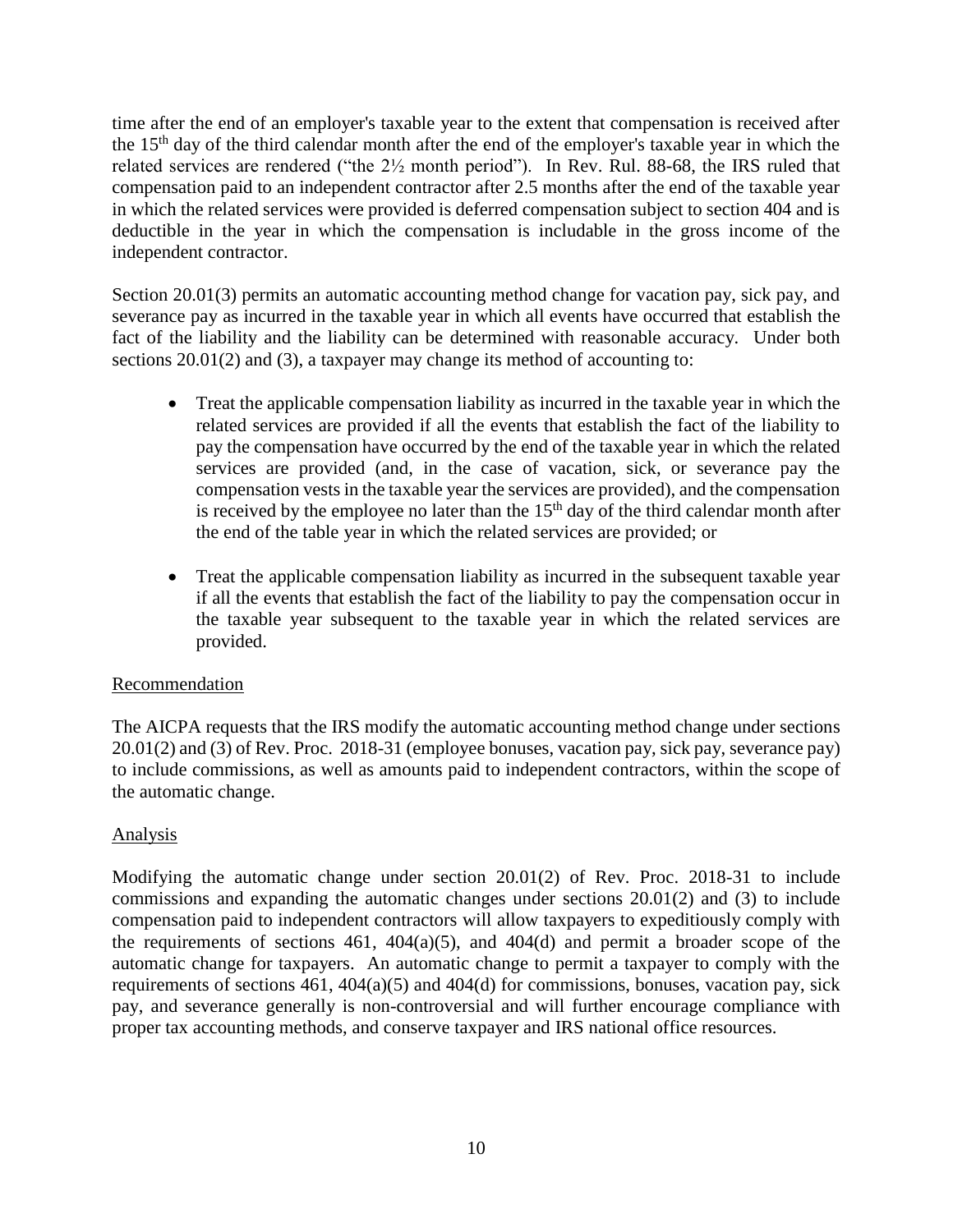## **3. Change for sale, lease or financing transactions**

#### **Overview**

The automatic accounting method change under section 6.03 of Rev. Proc. 2018-31 applies to a taxpayer that wants to change its method of accounting from improperly treating property as:

- Sold by the taxpayer to properly treating property as leased or financed by the taxpayer;
- Leased by the taxpayer to properly treating property as sold or financed by the taxpayer;
- Financed by the taxpayer to properly treating property as sold or leased by the taxpayer;
- Purchased by the taxpayer to properly treating property as leased by the taxpayer; and
- Leased by the taxpayer to properly treating property as purchased by the taxpayer.

Under the terms of the automatic change, a cut-off method is mandated under which the change only applies to transactions entered into on or after the beginning of the year of change. Also, a taxpayer does not receive audit protection under section 8.01 of Rev. Proc. 2015-13.

#### Recommendations

The AICPA requests that the IRS modify the automatic accounting method change under section 6.03 of Rev. Proc. 2018-31 (sale, lease or financing transactions) to permit the change to occur with a section 481(a) adjustment instead of a cut-off method, and to permit a taxpayer to receive audit protection under section 8.01 of Rev. Proc. 2015-13.

The AICPA recommends expanding the scope of the automatic accounting method change for leases so that a taxpayer may file a change to properly account for its leases, make the change with a section 481(a) adjustment without having to substantiate that its method of treating the transaction is consistent with the method used by the counterparty to the transaction, and obtain audit protection.

Alternatively, if the IRS does not broadly expand the scope of the automatic accounting change as described, the AICPA recommends broadening the scope for a limited period of time, for the year the new standard (discussed below) is effective, and for a year or two afterward, as has been done for prior changes. For example, the IRS provided waivers to some of the general eligibility rules to assist taxpayers in complying with the new rules under the tangible property regulations issued in 2013 and 2014.

#### Analysis

If a taxpayer wants to change its method of accounting for sale, lease or financing transactions entered into before the beginning of the year of change, and make the change with a section 481(a) adjustment, it must file a Form 3115 under the non-automatic change procedures of Rev. Proc. 2015-13. In order to obtain the accounting method change, the taxpayer must substantiate that its method of treating the transaction is consistent with the method used by the counterparty to the transaction by submitting, with its Form 3115, the name of the counterparty to the transaction, and a representation, signed under penalties of perjury, from the counterparty that provides the method of accounting for the agreement used by the counterparty for federal income tax purposes.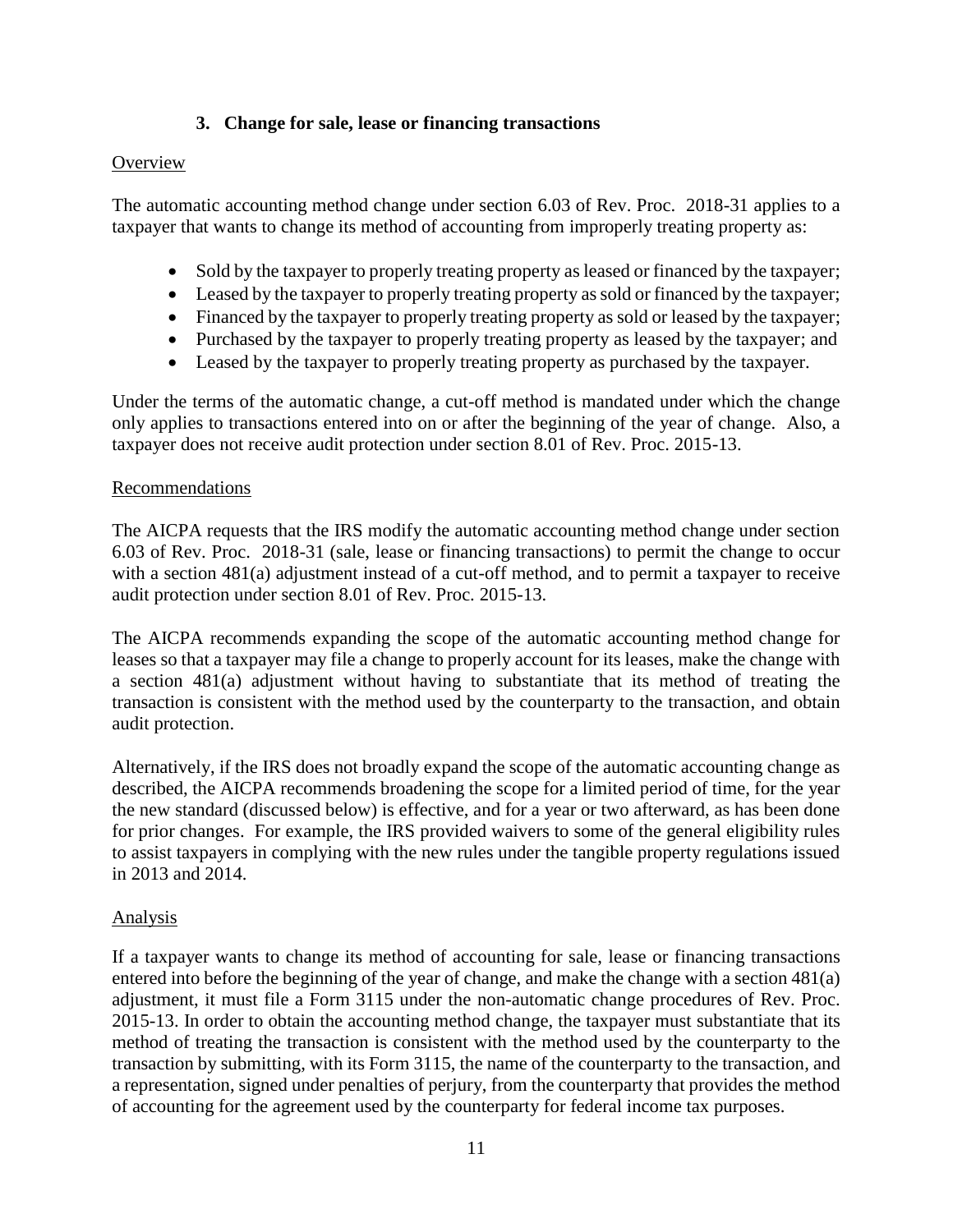On February 25, 2016, the FASB issued Accounting Standards Update No. 2016-02, *Leases* (*Topic 842*). The new guidance establishes the principles to report transparent and economically neutral information about the assets and liabilities that arise from leases. The tax rules governing leasing transactions will not change; however, as taxpayers apply the new financial leasing standards to their transactions, they may discover that their existing tax methods of accounting for their leases are incorrect and require an accounting method change. In addition to potentially determining the misclassification of leases, taxpayers may find discrepancies in the lease acquisition costs capitalized for financial purposes compared to the amounts required to be capitalized for tax purposes. In addition, taxpayers may find discrepancies in determining the amount of rent expense for true leases and interest expense for capital leases that are deducted for tax purposes versus financial purposes. We expect that a substantial number of taxpayers will need to request a change in method of accounting to correct the tax treatment of their leases.

Broadening the scope of availability and allowing taxpayers to make the changes under the automatic accounting method change provisions will significantly reduce the burdens on taxpayers necessary to change their accounting methods to comply with proper tax methods. It will also significantly reduce the burden on the government due to the anticipated high volume of requests.

# **III. Additional Automatic Accounting Method Changes**

**1. Change from an impermissible to permissible method of deducting deferred compensation and/or compensation under Treas. Reg. § 1.83-6 in the year included in the recipient's income**

## **Overview**

Section  $404(a)(5)$  permits an employer to deduct a liability for compensation paid or accrued on account of any employee under a plan deferring the receipt of such compensation in the taxable year in which the compensation is includible in the gross income of an employee participating in the plan. Section 83(h) and Treas. Reg. § 1.83-6 have a similar provision allowing the deduction of compensation for an employer in the year which includes the year that recipient includes the compensation into income.

#### Recommendation

The AICPA recommends that method changes eligible for automatic consent include a change for fiscal year taxpayers to correctly deduct compensation in accordance with Treas. Reg. § 1.83-6.

#### Analysis

Taxpayers with a fiscal year may improperly deduct deferred compensation or compensation in its fiscal tax year that precedes the year in which the recipient employee includes the compensation in his/her income.

Currently, the only remedy to correct this issue is to file a non-automatic method change. This limitation creates an additional administrative burden and expense to the employer to correct an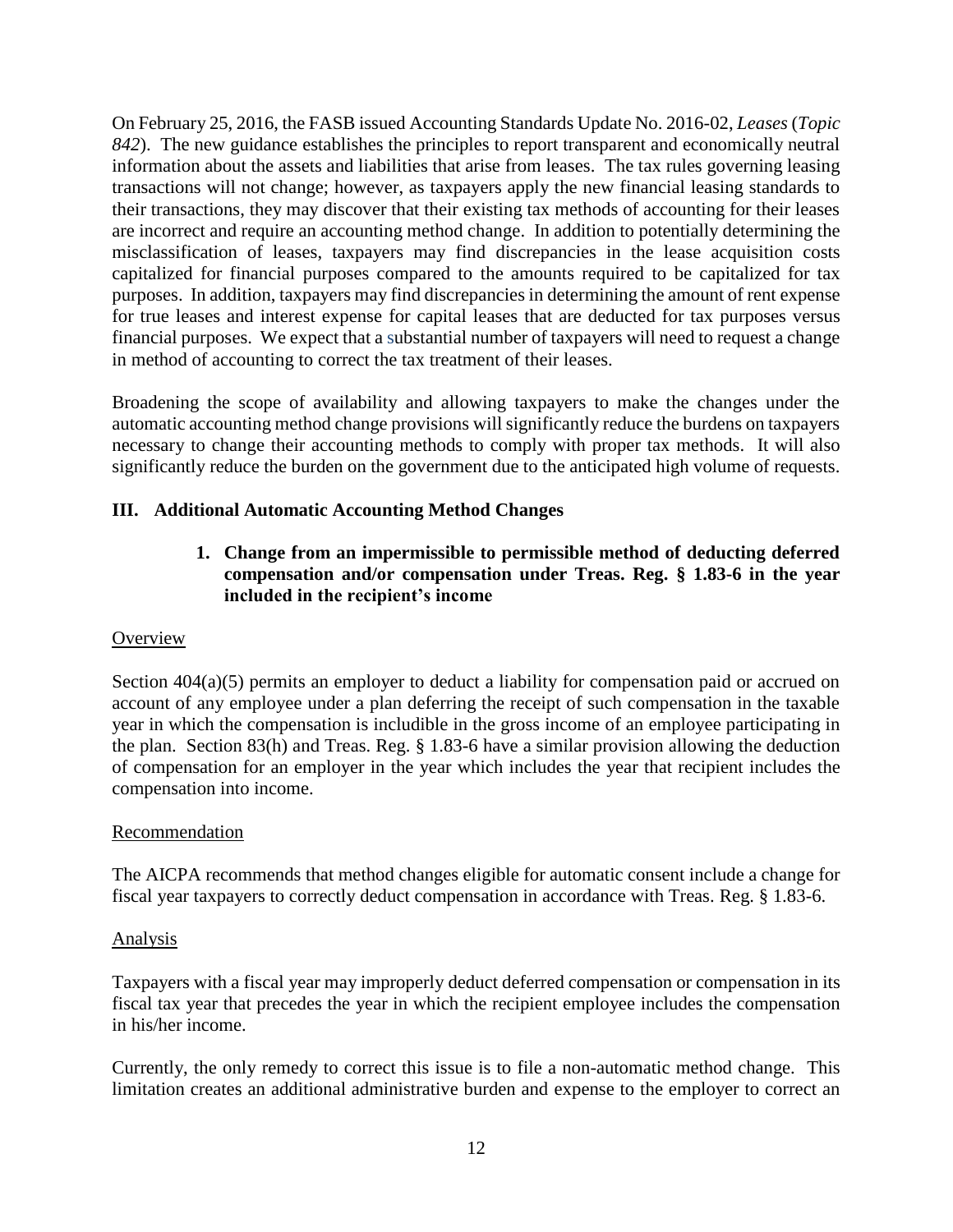issue where the law is well established, and where the IRS typically grants consent to the requested method change. Permitting automatic consent for taxpayers that improperly deduct compensation to change to properly apply the rules under sections 404 and 83 will increase compliance with the rules and reduce administrative burden for both the taxpayer and government.

## **2. Change from an impermissible to permissible method of accounting for income under the overall cash receipts and disbursements method (cash method) that conforms to section 451**

## **Overview**

Treasury Reg.  $\S 1.446-1(c)(1)(i)$  states that generally, under the cash receipts and disbursements method, all items which constitute gross income (whether in the form of cash, property, or services) are included for the taxable year in which actually or constructively received. Section 451(a) states that the amount of any item of gross income shall be included in the gross income for the taxable year in which received by the taxpayer unless, under the method of accounting used in computing taxable income, such amount is to be properly accounted for as of a different period. Treasury Reg. § 1.451-2 explains how a taxpayer may have constructive receipt of income although such income is not actually reduced to the taxpayer's possession.

# Recommendation

The AICPA requests that Rev. Proc. 2018-31 or its successors allow automatic consent for cash method taxpayers to change from impermissible to permissible methods for recognizing income under section 451. Specifically, the change would permit a taxpayer using the overall cash method of accounting to make a change from an impermissible method to a method of including income in the year in which it is actually or constructively received.

# Analysis

A change from an impermissible to a permissible cash method of recognizing income will permit an automatic change and allow taxpayers to expeditiously comply with the requirements of section 451. The scope of such an automatic method change could be limited to those income items for which no other section is applicable (e.g., section 467). Such a change to comply with section 451 generally is straightforward and will further encourage compliance with proper tax accounting methods, conserve taxpayer and IRS national office resources, and significantly reduce the burden and costs associated with filing the method change, especially for small taxpayers.

## *Changes to comply with Section 451(b) and ASC 606*

## **Overview**

Section 451(b), as amended, significantly modifies the prior income recognition rules, potentially rendering certain current methods used by taxpayers impermissible. The new provisions under section 451(b) will require a substantial number of taxpayers, regardless of overall method of accounting or whether they have an AFS, to request a change in method of accounting for income recognition for one or more items of income.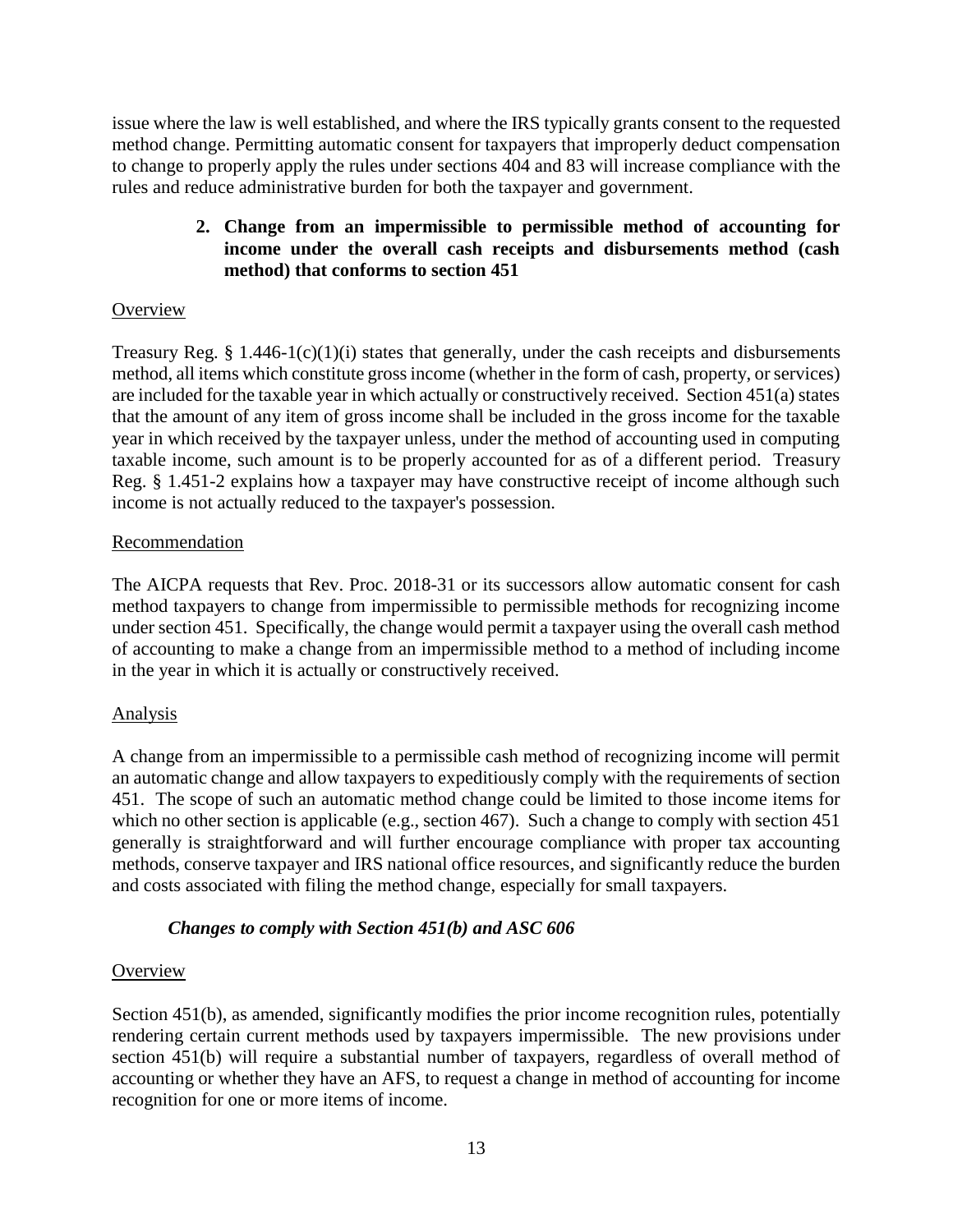### Recommendation

The AICPA recommends that the IRS and Treasury issue the following procedural guidance:

- Substantive and procedural guidance addressing the implications of the interaction of section 451(b) and ASC 606;
- Automatic accounting method change to comply with section 451, including taxpayers excluded from the scope of Rev. Proc. 2018-60 (e.g., taxpayers without an AFS);
- Substantive and procedural guidance addressing the tax implications of a taxpayer's future changes in taxpayer's financial accounting revenue recognition methods; and
- Clarification that no change in accounting method is required if a taxpayer is presently on a permissible method that remains permissible under sections 451(b) and 451(c).

We also recommend the procedural guidance permit a taxpayer using an overall accrual method of accounting to utilize the recommended new automatic method changes to comply with section 451, regardless of whether the taxpayer has an AFS. Additionally, procedural guidance should include the option for a taxpayer to file a non-automatic method change request to obtain a ruling as to whether its proposed method of accounting is in accordance with section 451(b).

Finally, the IRS and Treasury should provide automatic consent to a taxpayer to change its method of accounting under section 451(c), similar to the automatic consent to change to or from the deferral method and/or full inclusion method, as provided in Rev. Proc. 2004-34.

## Analysis

We anticipate that most requested accounting method changes to comply with section 451 will be straightforward once the IRS and Treasury provide substantive guidance under section 451(b) and implemented using the automatic method change procedures in Rev. Proc. 2018-60. However, due to the technical uncertainty arising from the new provisions under section 451, certain taxpayers may desire affirmative confirmation that their proposed method of accounting complies with the new provisions. Taxpayers should retain the ability to file a non-automatic method change request to seek a ruling, with attendant audit protection, as to whether their proposed method of accounting complies with section 451.

## *Guidance related to future changes in a taxpayer's financial accounting method of recognizing revenue*

#### **Overview**

ASC 606 provides a five-step model for revenue recognition for financial accounting purposes:

- Identify the contract;
- Identify the performance obligations;
- Determine the transaction price;
- Allocate the transaction price among embedded performance obligations; and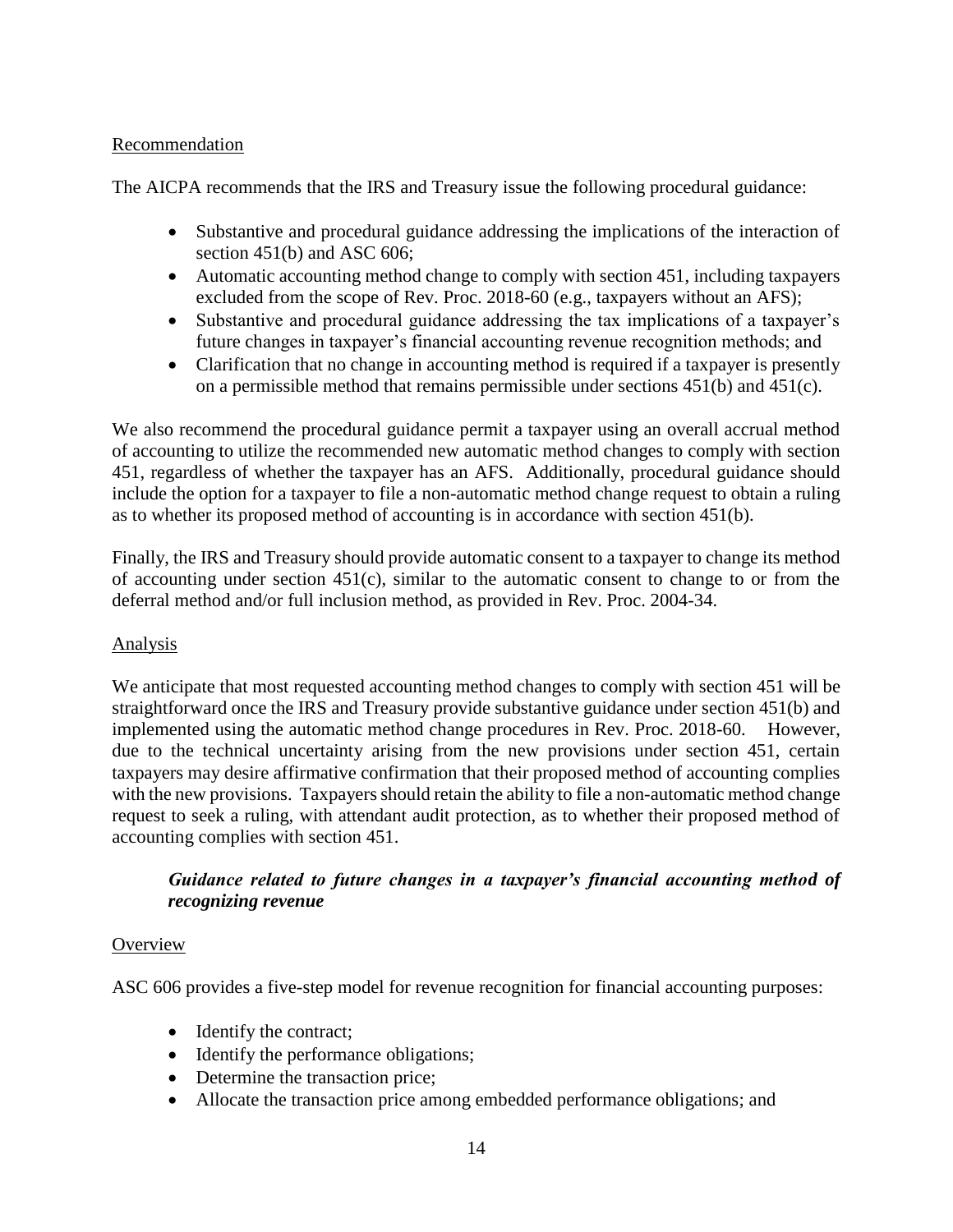• Recognize revenue when/as each performance obligation if satisfied.

Following the initial implementation of ASC 606, taxpayers may have future changes to their financial accounting revenue recognition methods, including the following:

- Identification of new or changing performance obligations;
- Changes to the determination of the transaction price;
- Changing allocation of the transaction price among the embedded performance obligations;
- Change in timing of revenue recognition for one or more embedded performance obligations.

Section 451(b) provides that for an accrual basis taxpayer, the all events test with respect to any item (or portion thereof) shall not be treated as met any later than when the item is taken into account on the taxpayer's AFS. The analysis of section 451(b) requires a taxpayer to analyze the revenue recognized on its AFS.

### Recommendations

The IRS and Treasury should clarify whether future changes in a taxpayer's financial accounting method of recognizing revenue (as described above) are changes in accounting method requiring the taxpayer to file a Form 3115 or changes in underlying fact not requiring the taxpayer to file a Form 3115.

If a change in the taxpayer's method of recognizing revenue for financial accounting purposes is treated as a change in accounting method for tax purposes, we recommend implementation of such a change using the automatic method change procedures with audit protection and a section 481(a) adjustment.

## Analysis

There is uncertainty as to whether changes in a taxpayer's financial accounting method of recognizing revenue are changes that necessitate the filing of Form 3115 or are underlying changes in facts. Taxpayers need clarity on whether a change in method is required due to the implementation of ASC 606. If a method change is required, allowing the automatic method change procedures to apply with audit protection will alleviate the administrative burden when compared with non-automatic change filings.

## *Waiver of eligibility rules under section 5.01(1) of Rev. Proc. 2015-13*

## **Overview**

The eligibility rules under section 5.01(1) of Rev. Proc. 2015-13 list several conditions that generally preclude taxpayers from making an automatic accounting method change (such as a change for the final year of the trade or business or a change requested for the same item during any of the five taxable years ending with the year of change). For a limited period of time, Rev.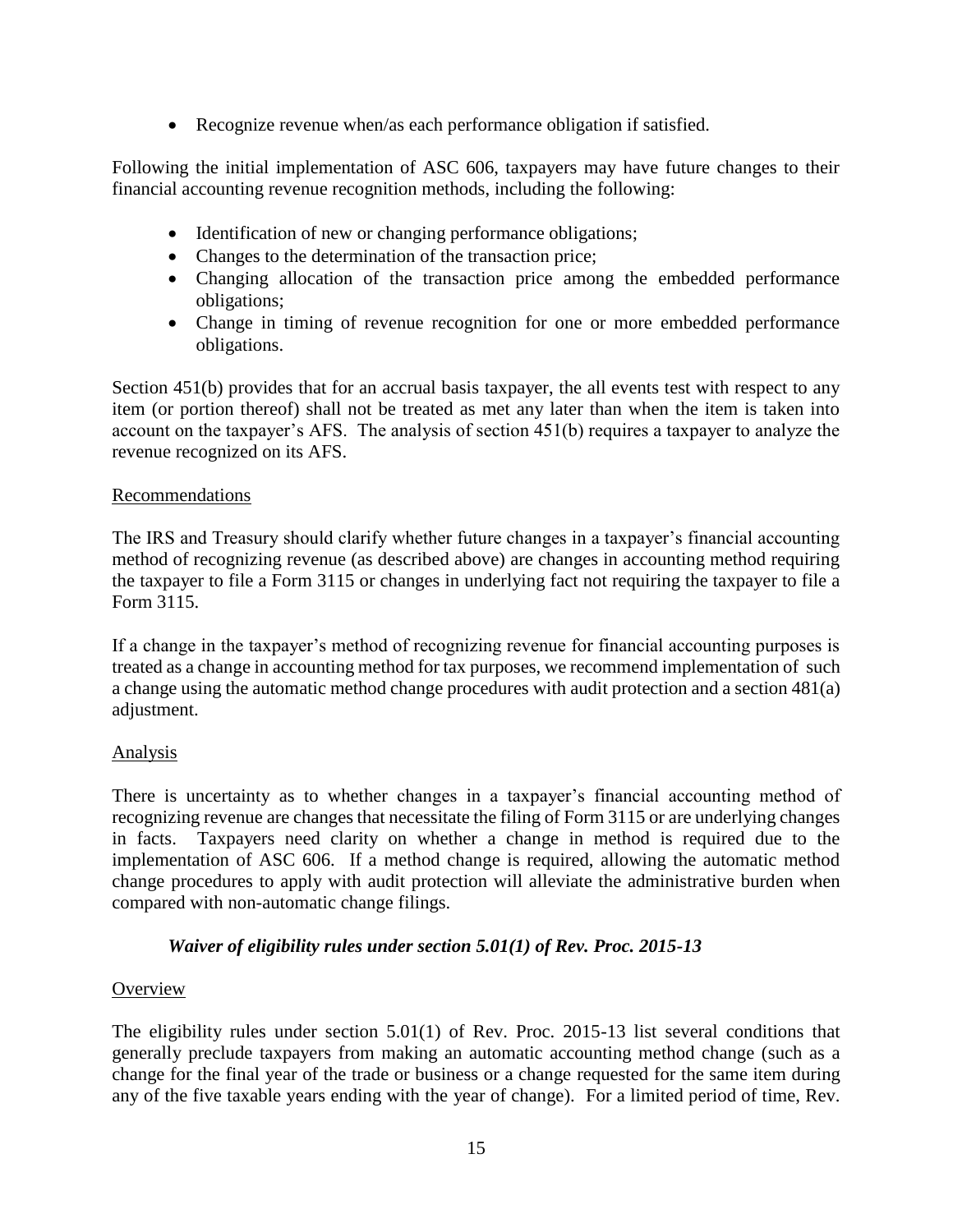Proc. 2018-60 has waived the eligibility for changes for the same item during any of the five taxable years ending with the year of change.

### Recommendation

The AICPA requests waiver of all of the eligibility rules under section 5.01(1).

### Analysis

An eligibility waiver of section  $5.01(1)(d)$  of Rev. Proc. 2015-13, which prohibits a change in the final year of the trade or business, will permit taxpayers to comply with the new provisions in section 451(b) without the requirement of filing a non-automatic accounting method change. The IRS provided a similar waiver to assist taxpayers in complying with the substantial new rules under the tangible property regulations issued in 2013 and 2014.

#### *Audit Protection*

### **Overview**

Taxpayers that file a Form 3115 while under examination generally do not receive audit protection or the four-year spread period of a positive section 481(a) adjustment under section 8.02(1) and section 7.03(3)(b) of Rev. Proc. 2015-13 unless the taxpayer files the Form 3115 pursuant to an exception described in sections  $8.02(1)(a) - (f)$  of Rev. Proc. 2015-13.

## Recommendation

We request that the IRS modify Rev. Proc. 2018-60 to allow a taxpayer under examination to file an accounting method change and obtain audit protection and, if the taxpayer under examination has a positive section 481(a) adjustment, allow utilization of a four-year spread period.

#### Analysis

We applaud the provision in Rev. Proc. 2018-60 that enables taxpayers that filed a non-automatic Form 3115 to comply with section 451(b) on or before November 29, 2018 for a taxable year beginning after December 31, 2017 to maintain audit protection if they qualified for and filed under a provision providing audit protection at the time the non-automatic Form 3115 was filed. However, a taxpayer filing a change under Rev. Proc. 2018-60, that has not previously filed the requested change as a non-automatic change on or before November 29, 2018, does not receive audit protection. Providing audit protection for taxpayers is important, otherwise the taxpayer is subject to adjustment for the earliest taxable year open under the statute of limitations at the time of the adjustment. Limiting or denying audit protection to taxpayers under examination is counterproductive to the IRS's goal of voluntary compliance. Providing audit protection to taxpayers who have not previously filed the requested change on or before November 29, 2018 will alleviate administrative burden and provide for the same benefits as those taxpayers who had previously filed before that date.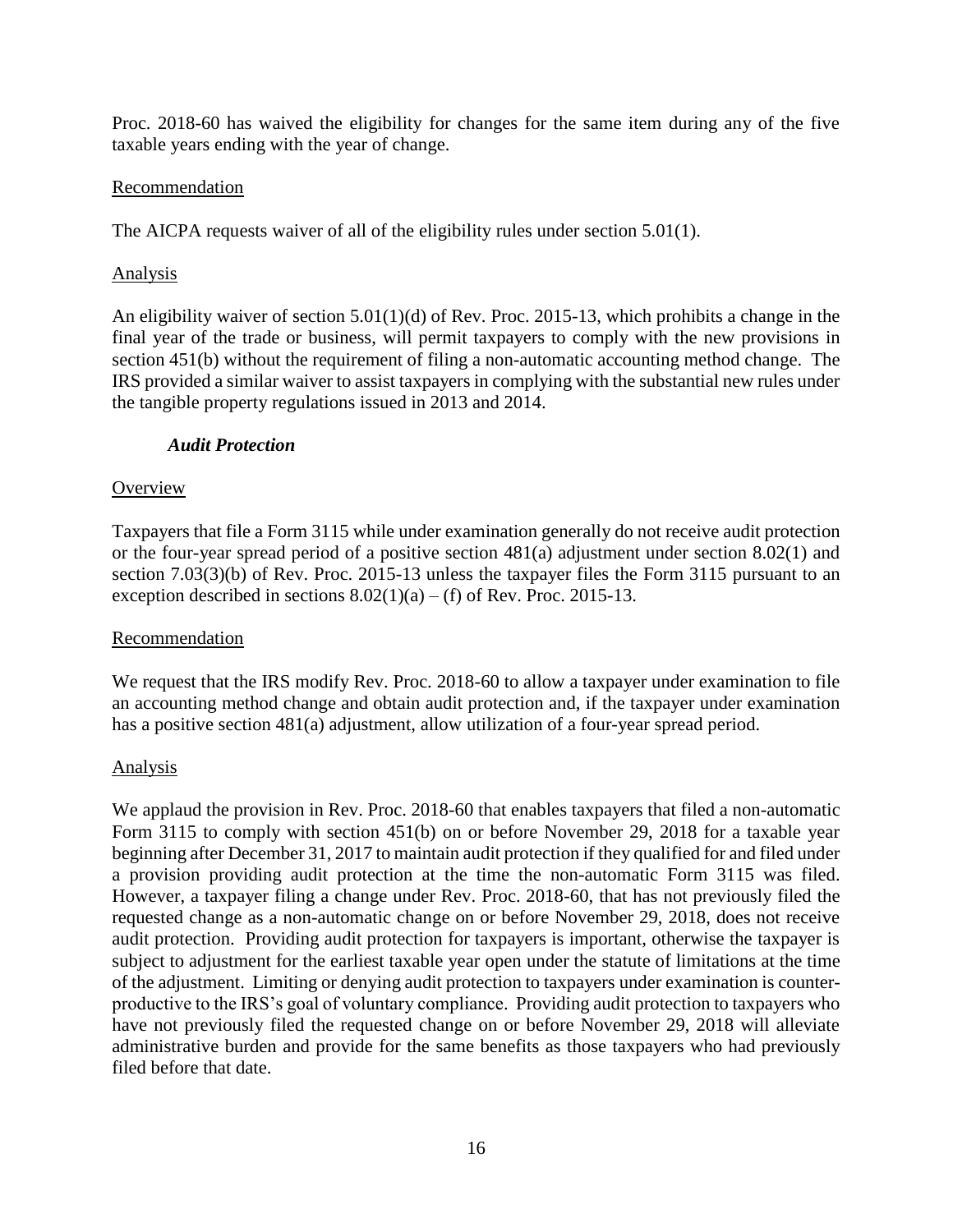### *Clarification of no change in method*

#### Recommendation

The AICPA suggests that the IRS and Treasury clarify that a taxpayer whose method was permissible under section 451 prior to amendment and remains permissible under section 451(b), as amended, is not required to file a Form 3115 to comply with section 451(b).

#### Analysis

There is uncertainty for taxpayers as to whether a change in law requires the filing of a change in accounting method, even if the method is permissible under both the old and new laws. It is important for taxpayers to have clarity on whether they need to fulfill the filing requirements associated with Form 3115 if the IRS and Treasury require a method change in this circumstance.

### *Section 451(c) method changes*

### *Automatic Consent*

### Recommendation

The AICPA recommends that the IRS and Treasury provide automatic consent for a change to defer advance payments under section 451(c). Additionally, for taxpayers currently using the deferral method under Rev. Proc. 2004-34, the AICPA recommends that if the government believes taxpayers must change their method of accounting to the method under section 451(c), such change is effectuated by attaching a statement to the return and not by filing a Form 3115.

#### Analysis

Many taxpayers, particularly small taxpayers, may overlook the filing requirement, if any, because there is no actual change in method. Any filing requirement is a trap for the unwary; we recommend granting relief for any failure to comply with any filing requirement that the government might impose for the first tax year for which section 451(c) is effective.

#### *481(a) Adjustment*

#### Recommendations

The AICPA requests that the IRS modify the automatic accounting method change under section 16.10 of Rev. Proc. 2018-31 (Advance payments – change in applicable financial statements) to permit the change to be made with a section 481(a) adjustment instead of a cut-off method.

Alternatively, if the IRS does not broadly modify the term of the automatic accounting change to permit the change with a section 481(a) adjustment, the AICPA recommends modification of this term for a limited period, including the year the taxpayer adopts the ASC 606 standards, and for a year or two afterward.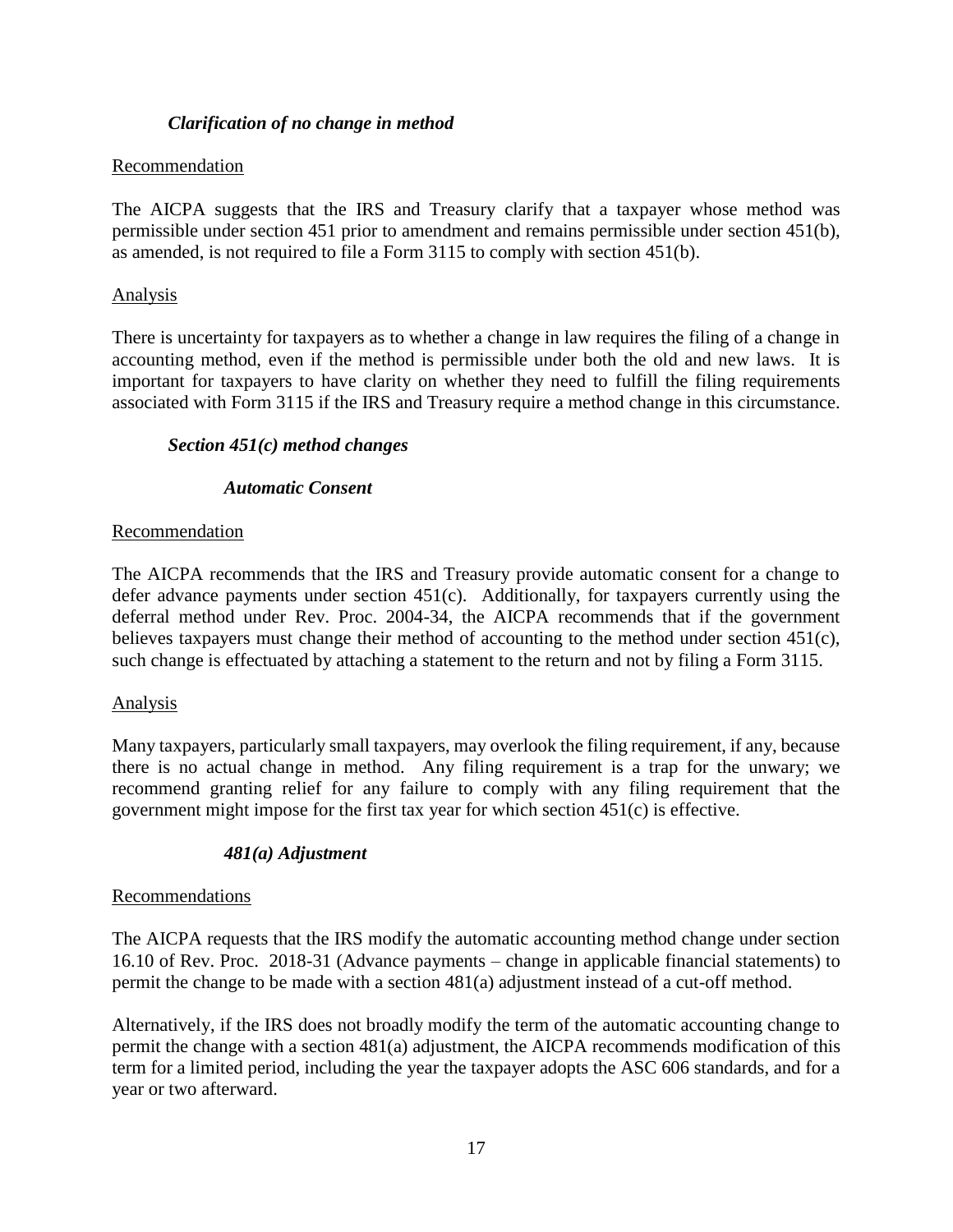### Analysis

This accounting method change provides automatic consent to taxpayers presently deferring advance payments under Rev. Proc. 2004-34 to change to the method of deferral of such advance payments in the taxpayer's AFS. Under the terms of the automatic change, a cut-off method is used under which the change only applies to advance payments received on or after the beginning of the year of change. Due to the new revenue recognition standards under ASC 606, we expect that a substantial number of taxpayers will need to request a change in method of accounting to conform their tax deferral of advance payments to their financial statement deferral changed pursuant to adoption of ASC 606.

A taxpayer adopting ASC 606 will likely need changes both to comply with section 451(b) and to comply with a new method of deferring advance payments in its AFS. It is possible that a taxpayer adopting ASC 606 is making cumulative adjustments in its book revenue that may not separate earned from unearned revenue. Implementing a method change to comply with section 451(b) with a section 481(a) adjustment while required to implement a method change to comply with the new book deferral method on a cut-off basis will create administrative burdens and increased compliance costs. Modifying section 16.10 of Rev. Proc. 2018-31 to permit taxpayers to make the automatic change to conform to their method of recognizing advance payments in their AFS with a section 481(a) adjustment will reduce unnecessary administrative and compliance burdens.

### **3. Change from an impermissible to permissible method for recognizing income from tenant allowances**

#### **Overview**

Treasury Reg. § 1.446-1(c)(1)(ii)(A) states that generally, under an accrual method, income is included for the taxable year when all the events have occurred that fix the right to receive the income and the amount of the income can be determined with reasonable accuracy. Section 451(a) states that the amount of any item of gross income shall be included in the gross income for the taxable year in which received by the taxpayer unless, under the method of accounting used in computing taxable income, such amount is to be properly accounted for in a different period. Treasury Reg. § 1.451-1 provides that under an accrual method of accounting, income is includible in gross income when all the events have occurred which fix the right to receive such income and the amount thereof can be determined with reasonable accuracy. Pub. L. No. 115-97, commonly referred to as the Tax Cuts and Jobs Act (TCJA or "the Act") substantially revised the revenue recognition rules applicable for tax purposes under section 451 effective for taxable years beginning after December 31, 2017. Under new section 451(b), all the events that fix the right to receive income will occur the earlier of when: (1) the required performance occurs; (2) payment is due; (3) payment is received; or (4) revenue is recognized in the taxpayer's AFS.

#### Recommendation

The AICPA requests that if the IRS does not implement the recommendation above to permit an automatic accounting method change for a taxpayer using an overall accrual method of accounting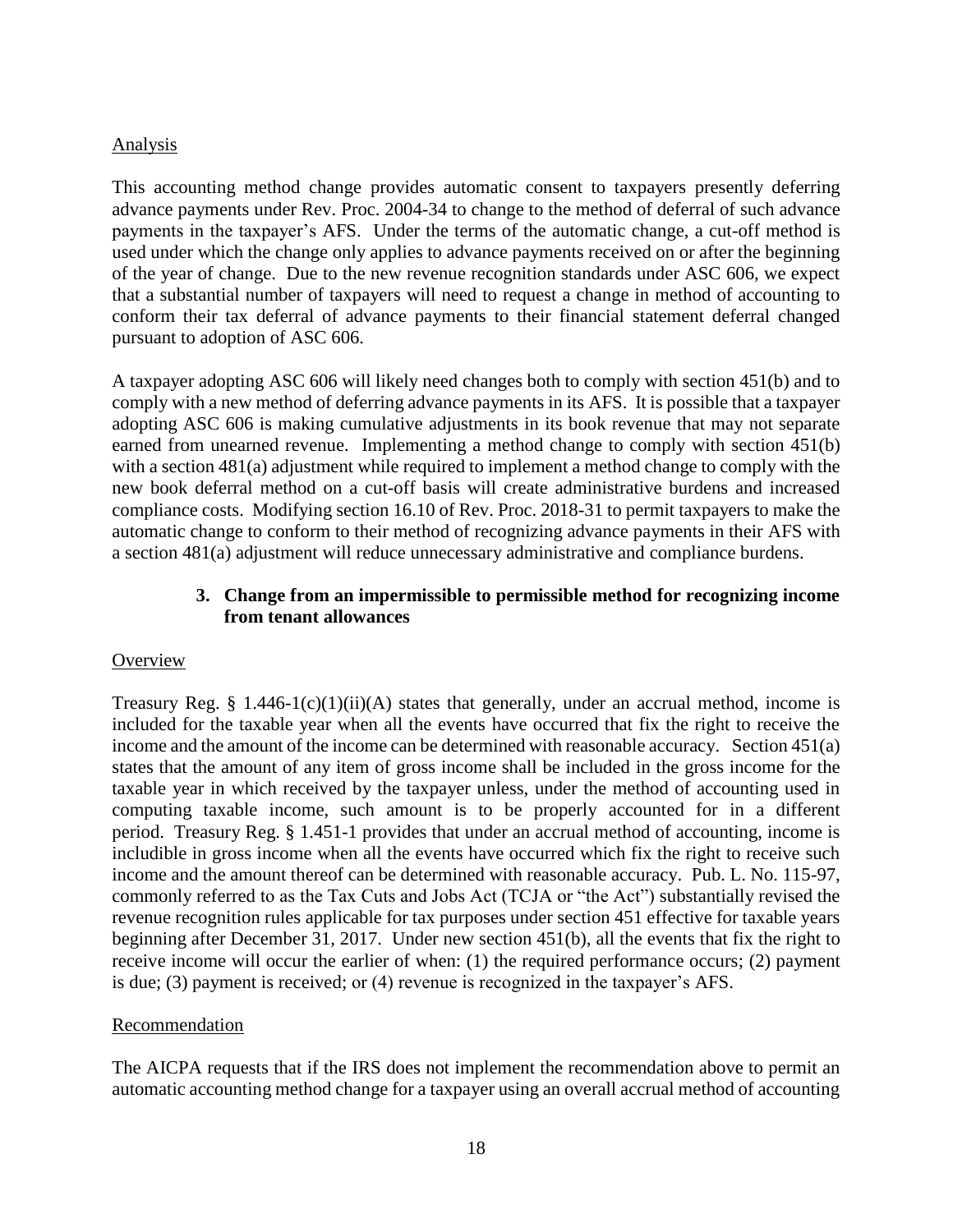to change to a permissible method of accounting for income that conforms to section 451, the IRS permits a taxpayer using an impermissible method of accounting for recognizing income from tenant allowances to automatically change to a permissible method.

### Analysis

The automatic change to a permissible method by a taxpayer using an impermissible method of accounting for recognizing income from tenant allowances would allow a taxpayer to include the tenant allowances in income when the all events test is met in accordance with section 451 and the regulations thereunder.

For financial accounting purposes, certain tenant allowances are amortized over the life of the lease as an offset to lease expense. Some taxpayers may inadvertently follow the financial accounting treatment. To the extent that section 110 does not apply to the tenant allowance and the taxpayer has the benefits and burdens of ownership of the property constructed with the allowance, the allowance is recognized for federal income tax purposes when the all events test is met.

## **4. Change from an impermissible to permissible method of accounting for liabilities under the overall cash method that conforms to section 461**

### **Overview**

Treasury Reg. § 1.446-1(c)(1)(i) provides that under the cash receipts and disbursements method, expenditures are to be deducted for the taxable year in which actually made. Section 461(a) states that the amount of any deduction or credit shall be taken for the taxable year which is the proper taxable year under the method of accounting used in computing taxable income. Treasury Reg. § 1.461-1(a)(1) states that under the cash receipts and disbursements method of accounting, amounts representing allowable deductions shall, as a general rule, be taken into account for the taxable year in which paid.

#### Recommendation

The AICPA requests that the list of automatic method changes include a change for a cash method taxpayer to change from an impermissible to a permissible method of accounting for liabilities.

#### Analysis

An automatic change from an impermissible to a permissible method of recognizing liabilities under the cash method when paid does not currently exist. The change would permit a taxpayer using the overall cash method of accounting to change from an impermissible method to a method of recognizing liabilities in the year in which the liabilities are paid in accordance with section 461.

The IRS could limit the scope of the automatic method change to those liabilities for which no other section is applicable (e.g., sections 467 or 404). Such a change to comply with section 461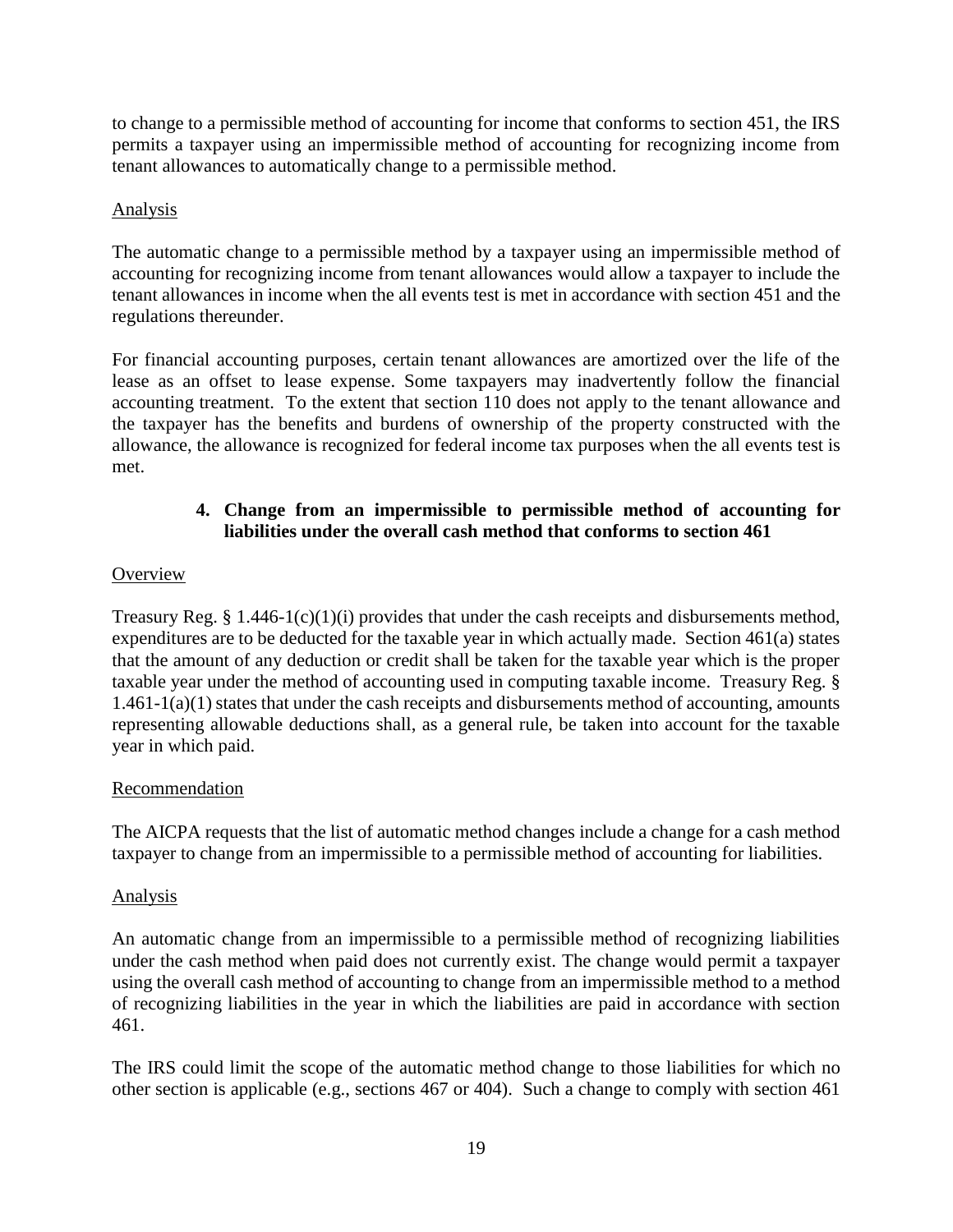generally would encourage simplification and further compliance with proper tax accounting methods, as well as conserve taxpayer and IRS national office resources, and significantly reduce the burden and costs associated with filing the method change, especially for small taxpayers.

### **5. Change from an impermissible to permissible method of accounting for liabilities under an overall accrual method that conforms to section 461**

### **Overview**

Section 461(a) states that the amount of any deduction or credit shall be taken for the taxable year which is the proper taxable year under the method of accounting used in computing taxable income. Treasury Reg.  $\S$  1.461-1(a)(2)(i) states that under an accrual method of accounting, a liability is incurred, and generally is taken into account for federal income tax purposes, in the taxable year in which all the events have occurred that establish the fact of the liability, the amount of the liability can be determined with reasonable accuracy, and economic performance has occurred with respect to the liability. Treasury Reg.  $\S$  1.446-1(c)(1)(ii)(A) contains similar language. Economic performance is determined under section 461(h) and Treas. Reg. § 1.461-4 and § 1.461-5.

### Recommendation

The AICPA requests that the IRS permit an automatic accounting method change under section 461 for accrual method taxpayers from an impermissible to a permissible method of accounting.

#### Analysis

An automatic change from an impermissible to a permissible method of recognizing liabilities under the accrual method does not currently exist. The change would allow a taxpayer using an overall accrual method of accounting to make a change from an impermissible method to a method of recognizing liabilities in the taxable year in which all the events have occurred that: (1) establish the fact of the liability; (2) the amount of the liability can be determined with reasonable accuracy; and (3) economic performance has occurred with respect to the liability.

If the IRS has concerns as to whether a taxpayer is changing to a proper method of accounting, the automatic change could require the submission of additional information, such as a full and complete description of the item for which the change is being made. This information could include how the all-events test and economic performance applies to the item under the facts and circumstances of the taxpayer's trade or business, similar to the information required when making a change from the cash method to an accrual method for specific items under section 15.09 of Rev. Proc. 2018-31. The IRS could also require taxpayers to provide the legal basis supporting the proposed method for the item being changed (currently question 16 on Form 3115 revised December 2018).

A change from an impermissible to a permissible accrual method of recognizing liabilities will permit a broader scope for an automatic change for taxpayers that are not using the cash method of accounting for the specific item (for which an automatic change is available under section 15.09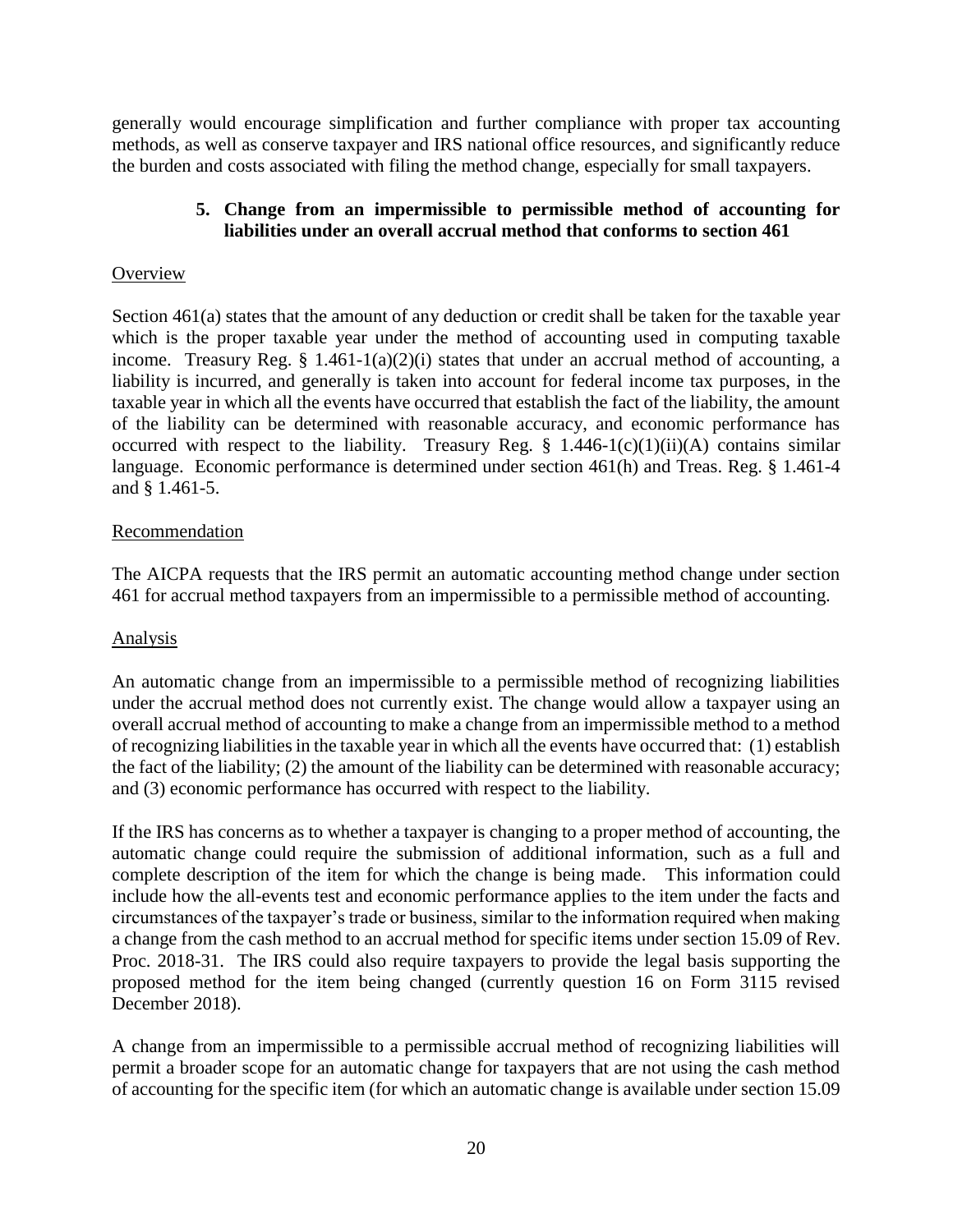of Rev. Proc. 2018-31) to expeditiously comply with the requirements of section 461. The scope of the automatic method change could be limited to those liabilities for which no other section is applicable (e.g., sections 467 or 404). A change to comply with section 461 generally is straightforward and will further encourage compliance with proper tax accounting methods, and conserve taxpayer and IRS national office resources.

## **6. Change to the recurring item exception method for liabilities incurred under an overall accrual method of accounting**

# **Overview**

Section 461(a) states that the amount of any deduction or credit shall be taken for the taxable year which is the proper taxable year under the method of accounting used in computing taxable income. Section 461(h)(3) provides a limited exception from the economic performance rules for certain recurring items. Under the recurring item exception, an item shall be treated as incurred during any taxable year if—

- (i) the all events test with respect to such item is met during such taxable year;
- (ii) economic performance with respect to such item occurs within the shorter of
	- (a) a reasonable period after the close of such taxable year, or
	- (b) 8½ months after the close of such taxable year,
- (iii) such item is recurring in nature and the taxpayer consistently treats items of such kind as incurred in the taxable year in which the requirements of [clause \(i\)](https://checkpoint.riag.com/app/main/docLinkNew?DocID=ibd446b5a19d711dcb1a9c7f8ee2eaa77&SrcDocId=T0TCODE%3A10897.1-1&feature=tcheckpoint&lastCpReqId=4202856&pinpnt=TCODE%3A10922.4&d=d#TCODE:10922.4) are met, and
- (iv) either
	- (a) such item is not a material item, or
	- (b) the accrual of such item in the taxable year in which the requirements of [clause \(i\)](https://checkpoint.riag.com/app/main/docLinkNew?DocID=ibd446b5a19d711dcb1a9c7f8ee2eaa77&SrcDocId=T0TCODE%3A10897.1-1&feature=tcheckpoint&lastCpReqId=4202856&pinpnt=TCODE%3A10922.4&d=d#TCODE:10922.4) are met results in a more proper match against income than accruing such item in the taxable year in which economic performance occurs.

Treasury Reg. § 1.461-5(b)(1) generally mirrors this language but specifies that a reasonable period after the close of such taxable year is the date the taxpayer files a timely (including extensions) return for that taxable year. Section 20.11 of Rev. Proc. 2018-31 permits an automatic accounting period change related to the recurring item exception, but the change appears confined to situations in which a taxpayer is improperly using the recurring item exception even though the liability is material or does not result in more proper matching of income. The automatic change permits a taxpayer to change from the recurring item exception only.

## **Recommendations**

The AICPA recommends that Rev. Proc. 2018-31 or its successor include automatic consent for a taxpayer otherwise properly applying the accrual method of accounting for liabilities to change to properly apply the recurring item exception under section 461(h)(3) and Treas. Reg. § 1.461-5.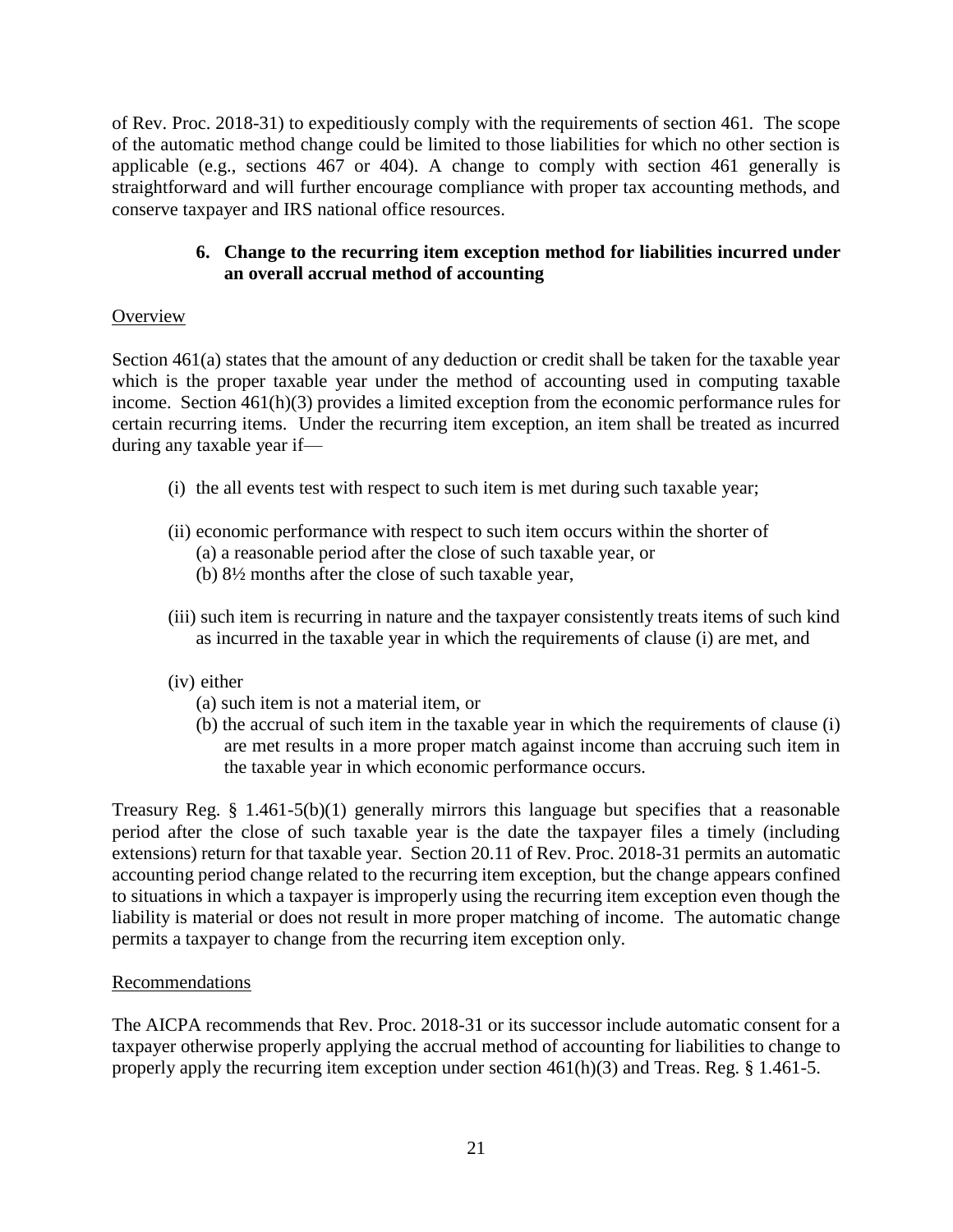If the IRS does not expand automatic consent for all items that could fit within the recurring item exception, the IRS could limit automatic consent to those items that are deemed to meet the better matching rule under Treas. Reg. § 1.461-5(b)(5)(ii) (e.g., rebates and refunds; awards, prizes, jackpots; insurance, warranty, and service contracts; and taxes).

# Analysis

Automatic consent should apply to method changes for refunds and sales returns. To address any concerns, the IRS could limit the ruling to provide consent, but the method change is not a determination by the Commissioner that the taxpayer has properly applied the recurring item exception method or that the liability met the all events test during the taxable year. A change to the recurring item exception generally is straightforward, will conserve taxpayer and government resources, and will permit an automatic change that does not currently exist, except for rebates and allowances. The change will allow taxpayers to expeditiously change to a permitted method of accounting under section 461(h)(3).

# **7. Change from one internal index method to another internal index method or from the inventory price index computation method to an internal index method for dollar-value LIFO inventory**

# **Overview**

Treasury Reg. § 1.472-8(e)(1) provides that a taxpayer may ordinarily use only the doubleextension method for computing the base-year and current-year cost of a dollar-value inventory pool.

Additionally, under Treas. Reg. § 1.472-8(e)(1), taxpayers may use the double-extension method, an index (sampling) method, or the link-chain method to compute an index for a dollar-value LIFO pool, subject to review. Under each of these methods, a taxpayer uses its internal unit costs for items in inventory to compute the index. These methods are often referred to as internal index methods.

## Recommendation

The AICPA requests that the IRS provide the following automatic accounting method changes for dollar-value LIFO inventory:

- From one internal index method (i.e., double-extension, index, link-chain) to another internal index method;
- From the IPIC method to an internal index method.

## Analysis

When the double-extension method is impractical because of technological changes, the extensive variety of items, or extreme fluctuations in the variety of the items, in a dollar-value pool, a taxpayer may use an index method for computing all or part of the LIFO value of the pool. The